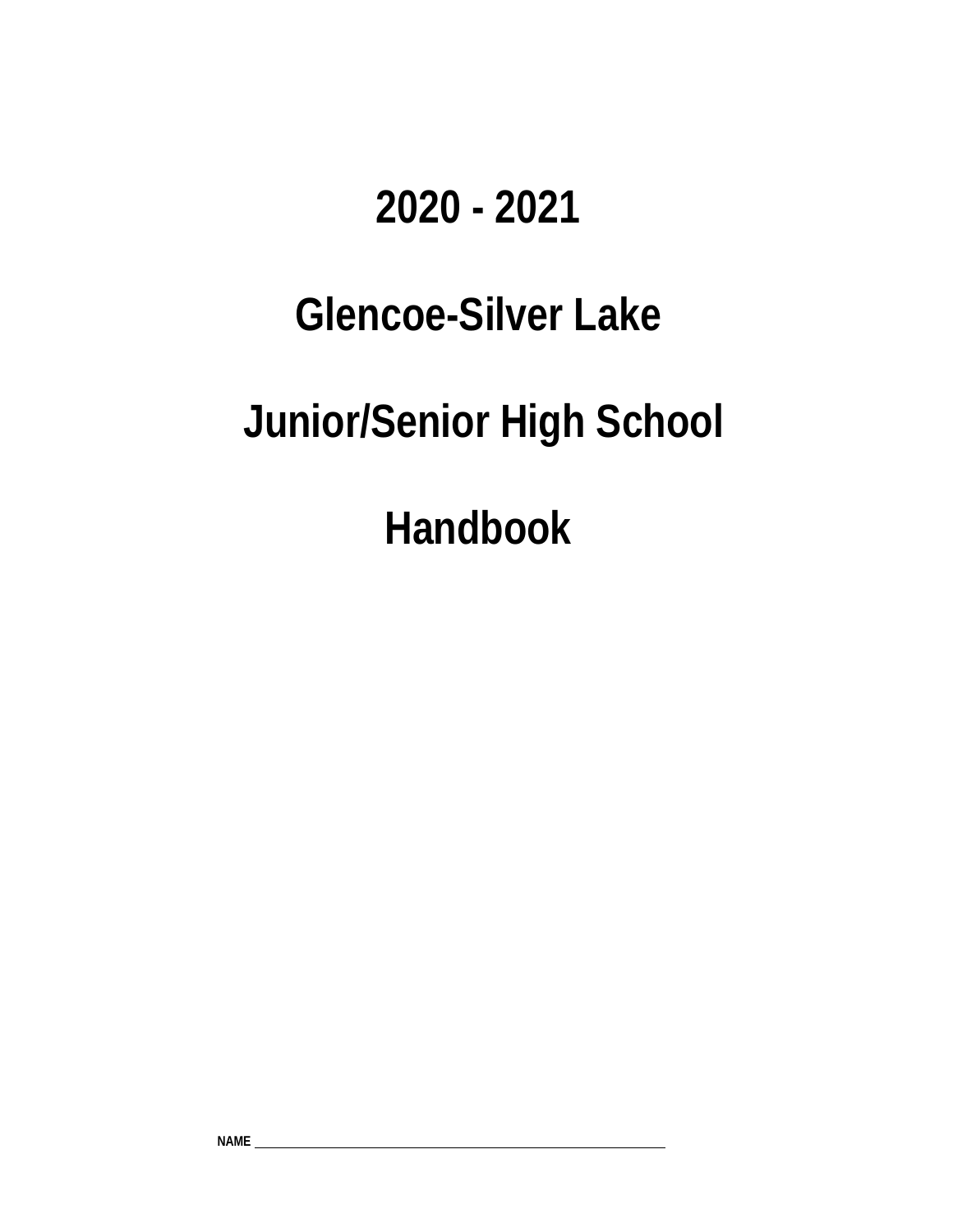#### **Estudiantes y Familias que Hablan el español**

Las Escuelas Públicas de Glencoe-Silver Lake celebran con orgullo y dan la bienvenida a los estudiantes de una variedad de los trasfondos culturales. Para apoyar mejor a las familias de la descendencia Hispana proveemos a un miembro del personal que sirve como intérprete y apoyo a la comunidad para ambos niveles escolares: el elemental y el secundario. Las familias pueden utilizar a este profesional para comunicar la asistencia de su estudiante, hacer preguntas acerca de las actividades, o pedirle que organice una reunión con los maestros, los consejeros o los administradores para mejorar el apoyo del éxito de su estudiante.

Si quiere comunicar con los maestros, los consejeros, los administradores o el personal, por favor, llame al Intérprete al teléfono anotado abajo:

Intérprete de las Escuelas Secundarias:<br>John (Juan) McBride (320)864-2686 [JMcBride@gsl.k12.mn.us](https://mail.gsl.k12.mn.us/owa/redir.aspx?C=4e3b11d07ae3444885f29be18725f479&URL=mailto%3aJMcBride%40gsl.k12.mn.us)

**COVID-19 Disclaimer:** Due to the COVID-19 pandemic and the possibility of education taking place over multiple platforms throughout the year (I.E. in person, hybrid, and distance), topics such as grading scale are subject to change and will be determined at the leadership level.

**Administrative Discretionary Action Disclaimer:** It is impossible to anticipate and address every circumstance that may occur in the course of a school year. To ensure safety and order, students and others are subject to all school rules, regulations and policies, and the reasonable and prudent interpretation, thereof, by responsible school officials, regardless of whether or not they are specifically addressed in this handbook. Students are required to provide accurate information when asked by school personnel. Failure to do so may result in detention or suspension.

#### **LEADERSHIP RULES**

Students will be eligible to be in positions of school leadership (i.e. Homecoming candidates, Student Government, Class Officers, National Honor Society, Student Activities, captain of a team or activity, etc) if they have been in good standing at least one year prior to and through their appointment. By good standing they may not have had any out of school suspension or violated any of the local or MSHSL rules for mood altering chemicals, and/or harassment/hazing as they appear in the student handbook and MSHSL pamphlet. Violations will result in removal from leadership position(s). For participation in leadership positions at GSL High School individuals are required to be enrolled as a full-time student.

#### **STUDENT CODE OF CONDUCT**

All students are required to cooperate in creating an atmosphere that will make learning possible. The following conduct will be expected of every student grades 7-12.

- Behavior (Attitude and Respect) When addressing another member of GSL High School or visitors to our school, be sure to use respect and conduct yourself appropriately at all times.
- Academic Excellence Take your school work seriously and work hard to excel in every class!
- School Cleanliness Whether you're in the halls, in the classroom, or on school grounds, be sure to respect everyone's property and keep the area neat and clean.
- Dress Code Dress appropriately. Appropriate is defined by the Webster's New World Dictionary as "right for the purpose, suitable or proper." GSL High School will not accept any form of advertisement of illegal substances, profanity, racism, or sexual reference on any clothing. Headwear and coats are not considered to be appropriate to be worn in the building. Refer to dress code policy for more information.
- **Illegal Substances** You are NOT to use, possess or be under the influence of tobacco, alcohol, or other prohibited substances at any time on the school ground, including all school-sponsored events*.*
- Athletic/Activity Participation Every member of a GSL athletic team, activity group, fine art activity, etc. is expected to represent our school with pride and respect! You are expected to do your best and display sportsmanship and good character at all times.
- **Audience Behavior (Athletic Events/Fine Arts Activities/Pep Fests)** GSL takes great pride in upholding a high standard of behavior. Always treat visiting contestants and spectators as guests. Appropriate applause should be given at the right time and place; never "boo" game officials or opposing contestants. Dress should promote GSL High School pride and each individual must be identifiable by the supervisor. During playing of the National Anthem, students should stand respectfully either singing or remaining quiet with caps removed. Remember to conduct yourself at all times in a manner that will reflect credit upon yourself and GSL High School. Inappropriate behavior will result in removal from the event/performance.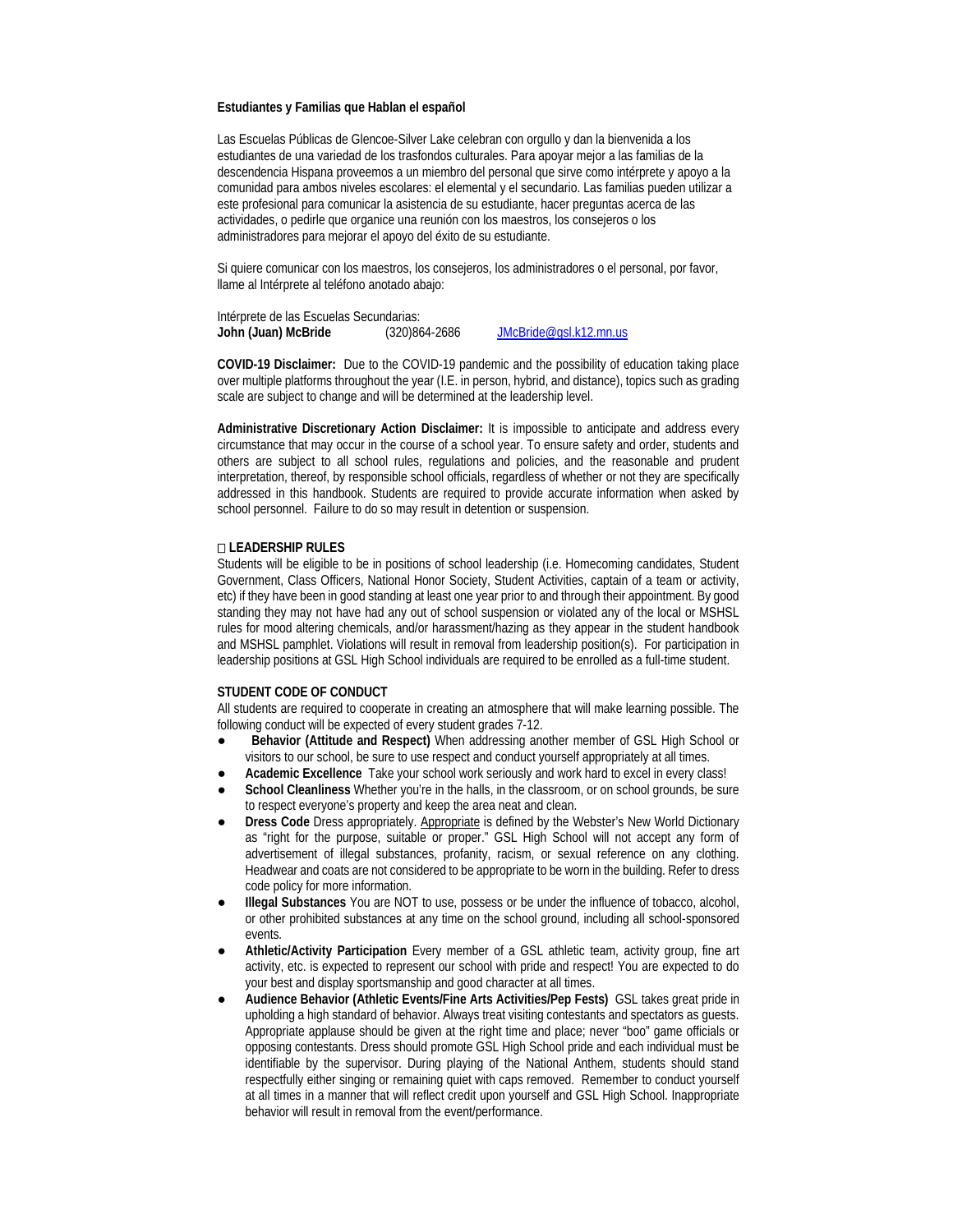|                                                                          | Positivity                                                                                                            | Respect                                                                                                                                                   | Integrity                                                                                                                               | Dependability                                                                                                                     | Excellence                                                                                                                                 |
|--------------------------------------------------------------------------|-----------------------------------------------------------------------------------------------------------------------|-----------------------------------------------------------------------------------------------------------------------------------------------------------|-----------------------------------------------------------------------------------------------------------------------------------------|-----------------------------------------------------------------------------------------------------------------------------------|--------------------------------------------------------------------------------------------------------------------------------------------|
| <b>Teaching Spaces</b><br>(Classroom,<br>Computer labs,<br>media center) | Value others<br>feelings and<br>opinions<br>Be helpful to<br>others                                                   | Follow staff<br>directions<br>Respect<br>everyone's<br>opportunity to<br>learn                                                                            | Take pride in<br>your own<br>work<br>Be truthful<br>and honest<br>Use<br>technology<br>with<br>permission                               | Be on time for<br>class<br>Complete<br>practice on<br>time<br>Bring materials<br>to class                                         | Persevere<br>(work hard<br>and to the<br>bell)<br>Be engaged<br>Listen and<br>read to<br>understand                                        |
| <b>Common Areas</b><br>(Hallway,<br>Cafeteria, Bus,<br>Commons)          | Clean up after<br>vourself and<br>others<br>Use<br>appropriate<br>language,<br>volume, and<br>tone of voice           | Respect others'<br>spaces<br>Follow staff<br>directions                                                                                                   | Be<br>accountable<br>for your<br>actions<br>Use<br>technology<br>appropriately                                                          | <b>Seek</b><br>resources or<br>staff when<br>needed<br>Have an<br>appropriate<br>pass<br>Manage time<br>wisely                    | Safely move<br>with a<br>purpose<br>Be thankful.<br>grateful, and<br>mindful of<br>others and<br>self<br>Be a leader<br>and an<br>advocate |
| Bathroom/Locker<br>Room                                                  | Value school<br>property<br>Use<br>appropriate<br>language                                                            | Be timely<br>Value others'<br>privacy and<br>property<br>Respect<br>classroom time                                                                        | Have an<br>appropriate<br>pass<br>Maintain your<br>space                                                                                | Leave areas<br>cleaner than<br>you found<br>them<br>Practice good<br>hygiene                                                      | Honor the<br>pass                                                                                                                          |
| <b>Staff: Conditions</b><br>for Learning                                 | Be friendly<br>and<br>welcoming<br>Value input<br>from others<br>Compliment<br>others and<br>acknowledge<br>hard work | Maintain<br>professional<br>standards for<br>appearance and<br>actions<br>Keep<br>communication<br>positive and<br>professional<br>Be open to<br>feedback | Provide timely<br>feedback<br>Meet the<br>needs of all<br>students<br>Be accepting<br>of diversity<br>and<br>individuality of<br>others | Actively<br>participate in<br>ongoing<br>professional<br>development<br>Be an active<br>supervisor<br>Be punctual<br>and prepared | Model and<br>practice all<br>expectations<br>Include and<br>collaborate<br>with all in the<br>school<br>community                          |

## PANTHER PRIDE BEHAVIOR MATRIX

## **HIGH SCHOOL CLASS SCHEDULE**

| Class               | <b>Starts</b> | <b>Ends</b> | Passing Time    |
|---------------------|---------------|-------------|-----------------|
| Period <sub>1</sub> | 8:12          | 9:01        | $9:01 - 9:06$   |
| Period 2            | 9:06          | 9:55        | $9:55 - 10:00$  |
| Period 3            | 10:00         | 10:49       | $10:49 - 10:54$ |
| Period 4            | 10:54         | 11:43       |                 |
| <b>HS Lunch/PPH</b> | 11:43         | 12:43       |                 |
| Period 5            | 12:43         | 1:32        | $1:32 - 1:37$   |
| Period 6            | 1:37          | 2:26        | $2:26 - 2:31$   |
| Period <sub>7</sub> | 2:31          | 3:20        |                 |

## **JUNIOR HIGH CLASS SCHEDULE**

| Class    | <b>Starts</b> | Ends | Passing Time   |
|----------|---------------|------|----------------|
| Period 1 | 8:12          | 9:01 | $9:01 - 9:06$  |
| Period 2 | 9:06          | 9:55 | $9:55 - 10:00$ |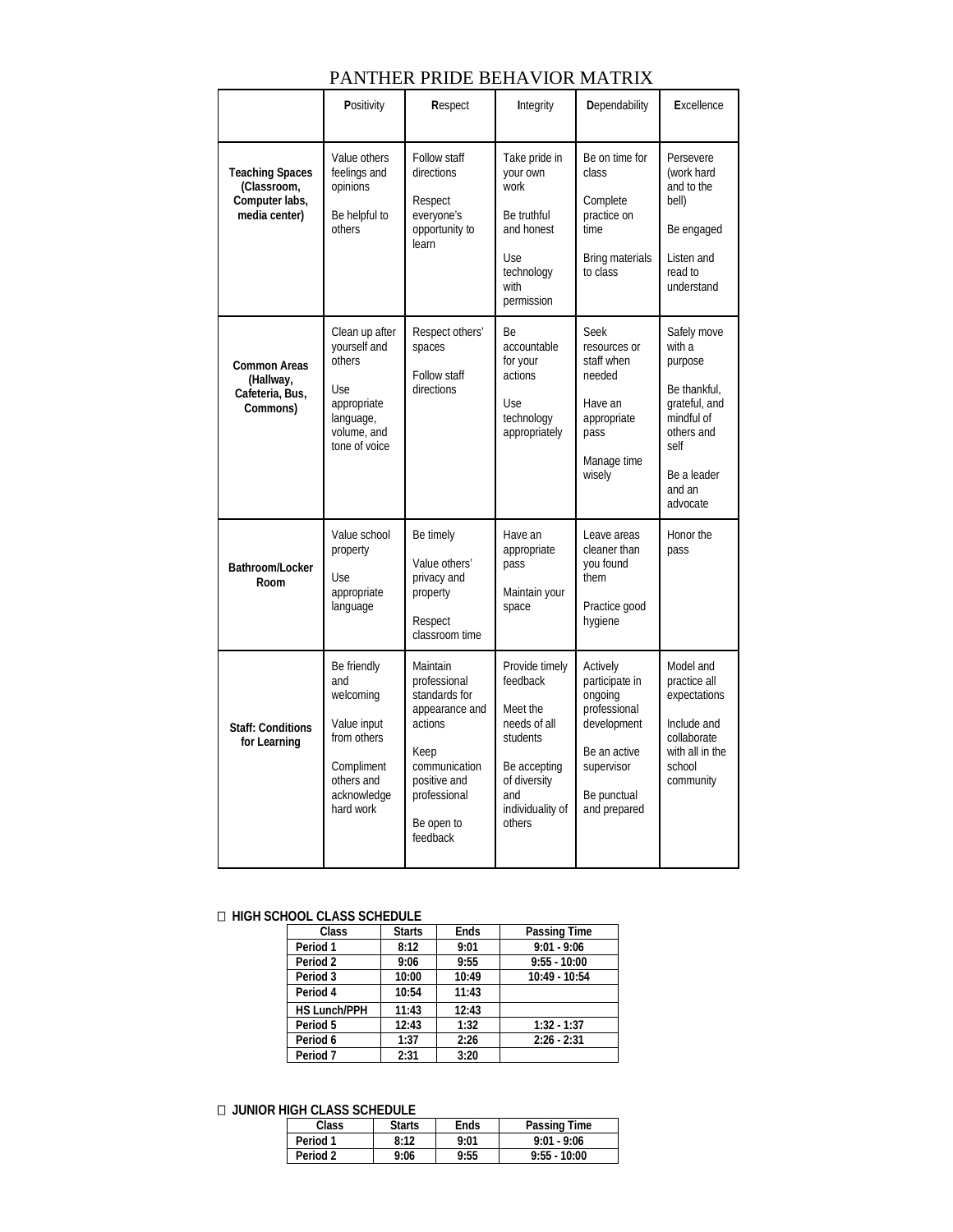| Period 3            | 10:00 | 10:49 | 10:49 - 10:54   |
|---------------------|-------|-------|-----------------|
| Period 4            | 10:54 | 11:43 | $11:43 - 11:48$ |
| Period 5            | 11:48 | 12:37 |                 |
| JH Lunch            | 12:37 | 1:07  | $1:07 - 1:12$   |
| <b>RAP</b>          | 1:12  | 1:32  | $1:32 - 1:37$   |
| Period 6            | 1:37  | 2:26  | $2:26 - 2:31$   |
| Period <sub>7</sub> | 2:31  | 3:20  |                 |

#### **ACADEMICS**

**Graduation Requirements** 

Credit is granted on a trimester basis. A half unit of credit is granted for successful completion of a trimester's work. No classes may be repeated for credit with the exception of band and choir.

#### **Graduation Requirements**

| Possible Credits in 4 Years | 40.5 |
|-----------------------------|------|
| Required Credits for        | 30   |
| Graduation                  |      |
| Subject                     |      |
| Language Arts               | 6.0  |
| <b>Social Studies</b>       | 5.5  |
| <b>Mathematics</b>          | 4.5  |
| Science                     | 4.5  |
| Health                      | 0.5  |
| Physical Education          | 1.5  |
| Art                         | 1.0  |
| Focus                       | 0.5  |
| Computer                    | 1.0  |
| Electives                   | 5.0  |

**Commencement/Graduation** Commencement exercises are an official function of the school and they reflect the oldest traditions of public education. They are a solemn right of the school and are formal in nature. Those who are disorderly will be asked to leave. GSL's dress code for participating in the graduation ceremony is suit and tie for boys, a dress for girls or a cap and gown purchased through the senior advisor. Only students who have earned the credits necessary for graduation may participate in commencement. Only students who will receive a diploma dated the year the exercises are held may participate in commencement. There are no exceptions to this policy. Students who do not wish to participate in the commencement program may pick up their diploma in the high school office on the following Monday. Seniors who engage in disorderly conduct at the end of the school year will not be able to participate in the commencement program. Students should be on track to graduate by the third Friday of May. This means all work must be turned in and students must be in good standing in all classes in which they are currently enrolled. If these conditions are not met, you will not be allowed to march in commencement exercises.

- $\checkmark$  To participate in the graduation ceremony, students must complete the required credits by the end of their senior year. The administration will review all students' eligibility for participation at the end of the second trimester and again when final grades have been turned in at the end of the school year.
- ✓ Students with a grade point average of 3.333-3.665 (on a 4.0 scale) or above in credit classes will be recognized as honor graduates; students with a grade point average of 3.666-4.0 will graduate with high honors.

**Post Secondary Enrollment Option** High school students may be eligible to attend college, vocational school or other post secondary institutions full or part-time. Contact a counselor or the school website for further information regarding this option.

**Student Records** An individual's permanent record is maintained in the school office. The data recorded includes identifying information, scholastic records from grades K-12, extra-curricular participation, special awards or honors received, standardized test results and attendance records. Students and parents of students under the age of 18 may review the contents of the student records.

**Report Cards** Report cards are computer generated and made available three times each school year.

**Honor Roll & GPA Calculation** An honor roll will be published at the end of each marking period in recognition of outstanding scholastic achievement. Students achieving a numerical average of 3.67 in all credit classes will be recognized on the "A" honor roll. Recognition on the "B" honor roll requires a minimum numerical average of 3.0.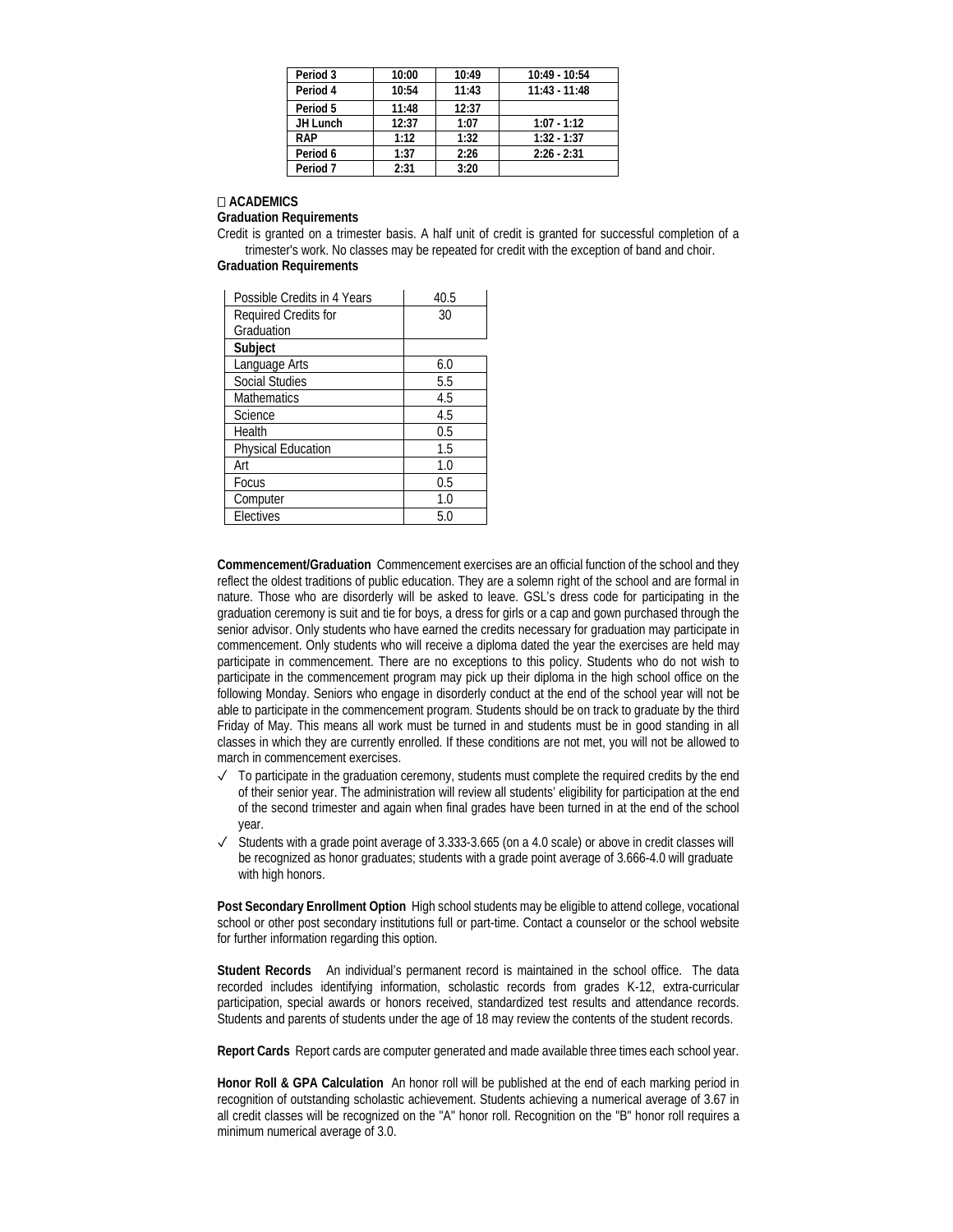The GPA scale is as follows:

|  | $F = 0$ |  | $A = 4.0 \t A = 3.67$ | $B + = 3.33$ $B = 3.0$ $B - = 2.67$<br>$C + = 2.33$ $C = 2.0$ $C - = 1.67$<br>$D + = 1.33$ $D = 1.0$ $D - = 0.67$ |
|--|---------|--|-----------------------|-------------------------------------------------------------------------------------------------------------------|

All classes will count equally in Grade Point Averages.

- 1. Students must be enrolled prior to October 1st to be included in student rank, including seniors. Previous credits are counted for credit and GPA.
- 2. Credits received from non-certified personnel are accepted as credit, but are not included in GPA or ranking.
- 3. Students cannot acquire more than 9.0 credits (one year) from a non-certified school.
- 4. Foreign exchange students are not ranked, but may graduate if they meet all district and state requirements.

**Incomplete Grades** Students who receive an incomplete on their report cards for any grading period will need to have everything completed within one week of the trimester ending. (extenuating circumstances taken into consideration). It is the student's responsibility to see that makeup work/tests related to incomplete grades are scheduled and completed. Under normal circumstances, incompletes will not be given at the end of a trimester.

**Make-up Work Deadlines** Throughout the course of the trimester, there will be make-up work deadlines, meaning all missing work in all classes will need to be turned in by that designated date. All assessments must be completed within 3 school days of the assigned date. All re-tests need to be requested within 3 school days of receiving a score on the assessment. The teacher will determine the re-take completion date.

**Length Of School Day** Minnesota school law requires that every student in a public school be enrolled a minimum of six clock hours per day not including noon hour. The only exception is for students enrolled in a work experience program. If you are not enrolled in at least six hours per day, your attendance requirement is not being met and you cannot be given credit.

**Class Schedule & Drop/Add** Students must be registered for six classes per trimester, all of which must be full credit classes.

Students may drop a class without penalty prior to the end of the 1st week for each trimester. Year long courses must be dropped prior to the end of the 1<sup>st</sup> week of the first trimester. Students who wish to drop after the first week will receive an F. Administration may allow a drop based on extenuating circumstances.

Class changes will only be made if it can be worked in the student's schedule and there are openings in requested classes.

**National Honor Society** To be eligible for consideration for induction by the faculty council in the National Honor Society, each student must meet the following requirements:

- 1. Have been enrolled at GSL High School for a minimum of one trimester
- 2. Have a minimum cumulative grade point average of 3.5 at the end of the sophomore year.
- 3. Must abide by the Leadership Rules. See Leadership Rules for more information.
- 4. Candidates for the Honor Society must complete an application and an essay. Each candidate will be evaluated by the entire staff and the application will be evaluated by the faculty council using a rubric to identify student's evidence of the four pillars (service, leadership, scholarship, and character).

**College/Vocational School Visits - Juniors/Seniors** Seniors are allowed 2 excused college visit days; juniors are allowed 1 excused college visit day. In order to make the best use of time when visiting a college/vocational school, you should have an appointment with the school you are visiting. Phone numbers are available online. If you find it necessary to make a visit on a school day, the following procedure must be followed:

- 1. The student must pick up a "Student Request for Campus Visitation" form from the high school office.
- 2. The Campus Visitation form must be signed by each teacher prior to making the visit. Each student is responsible for the work missed and if a test was given the student is expected to make it up the day he/she returns to school. This form must be taken to the instructor at least two (2) days prior to the school visit.
- 3. No campus visits will be excused during the last week of the trimester.
- 4. College visit days are an excused absence.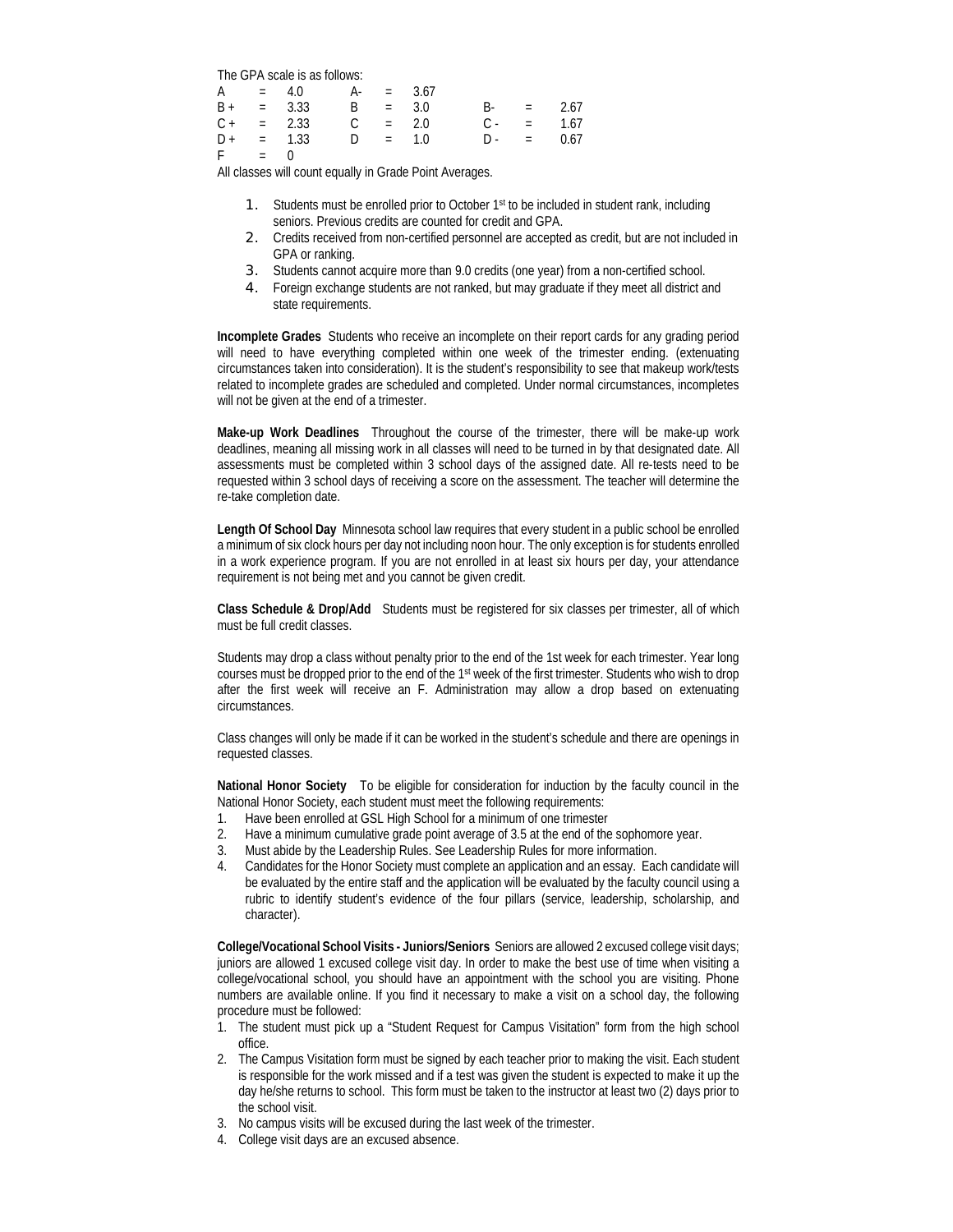**Transferring Or Dropping Out Of School** Students transferring to another school or dropping out of school must report to the counselor's office and receive a "withdrawal" form. To obtain credit this slip must be signed by each teacher to indicate if obligations are completed. Once a student transfers to another program (alternative school) or withdraws, he/she is not allowed to return to GSL High School until the next trimester. Parent meetings are required prior to a transfer or drop out being approved.

#### **STUDENT SERVICES**

#### **Activities 864-2455**

Policies and procedures for students involved in activities will be available at the required informational and eligibility meetings held prior to each activity season.

#### **Bussing 864-3032**

Bussing to and from school is a privilege provided by the school district. Students have the right to be free from harassment or bullying when being transported. In an effort to provide safe transportation the following guidelines will be in place to help address any issues that might arise while on the bus. The following is only a guideline; building principals have administrative control on length of suspension.

| 1st Offense             | Warning               |
|-------------------------|-----------------------|
| 2 <sup>nd</sup> Offense | 1 week off            |
| 3rd Offense             | 2 weeks off           |
| 4th Offense             | 3 weeks off           |
| Any further             | Remainder of the year |

#### **Guidance Services Counseling office: 864-2405 Counselor: 864-2406**

A certified counselor is available to work with students to provide career and academic counseling

- Special Education Services In order to be considered for special education services, a student must first be referred to the Student Assistance Team (SAT). For more information about the referral process, contact the high school counselor at 864-2406.
- **Homebound Instruction** A student will receive a minimum of 5 hours a week of tutoring from a teacher. Parents will need a physician's statement confirming the student is confined to the home and to verify the length of absence.

**ECL Enrich, Challenge, Learn** The guidance office also provides academic help when requested by student, parent, teacher or administration.

- **Before-School Program:** Supervision will be provided every morning from 7:30AM-8:05AM in the Media Center for all 7-12 students
- **After-School Program:** Supervision and academic assistance will be provided from 3:25pm– 5:00pm Monday, Wednesday and Thursday throughout the school year for all 7-12 students.

**Parent Access To Grades & Attendance** Parents may request on-line access to their student's grades and attendance. Access is granted by following the directions located on the school's web site. Follow the following links: www.qsl.k12.mn.us, click on the "Parent" tab and "Infinite Campus Parent Portal."

#### **Health Services Health Office: 864-2404 or District Nurse: 864-2446**

The licensed school nurse is available daily for consultation and provides direction and leadership to the health services program.

- Physical Exams It is recommended that students have a complete physical exam in 7<sup>th</sup>, 9<sup>th</sup> and 11<sup>th</sup> grades. A physical is required every three years for those involved in interscholastic sports.
- **Chronic Health Conditions** Students with diagnosed chronic conditions (i.e. diabetes, asthma, seizures) should provide the health office with a physician's summary of the condition, any special instructions such as limitations related to school activities (i.e. physical education) and fill out at IHP (individual health plan).
- **Illness** When students are ill or injured at school they will be sent to the health office. An attempt is made to first contact a parent and then the name listed on the student's emergency card. A student will not be sent home with anyone not listed on the emergency card unless arranged by parent and health office. Students absent from school due to injury or illness should contact the health assistant upon return to school. Students with a temperature of 100° or higher are to be kept at home until they are fever free without fever reducing medication for 24 hours.
- **Extended Illness -** We understand that medical conditions may vary from situation to situation, however we request that you provide documentation from your child's physician if your child will be absent for more than 5 days consecutively or more than 7 days in a trimester. If documentation is not provided, your child may be marked unexcused and/or considered truant. The attendance office reserves the right and the responsibility to investigate the validity of any notes, telephone calls, or absences.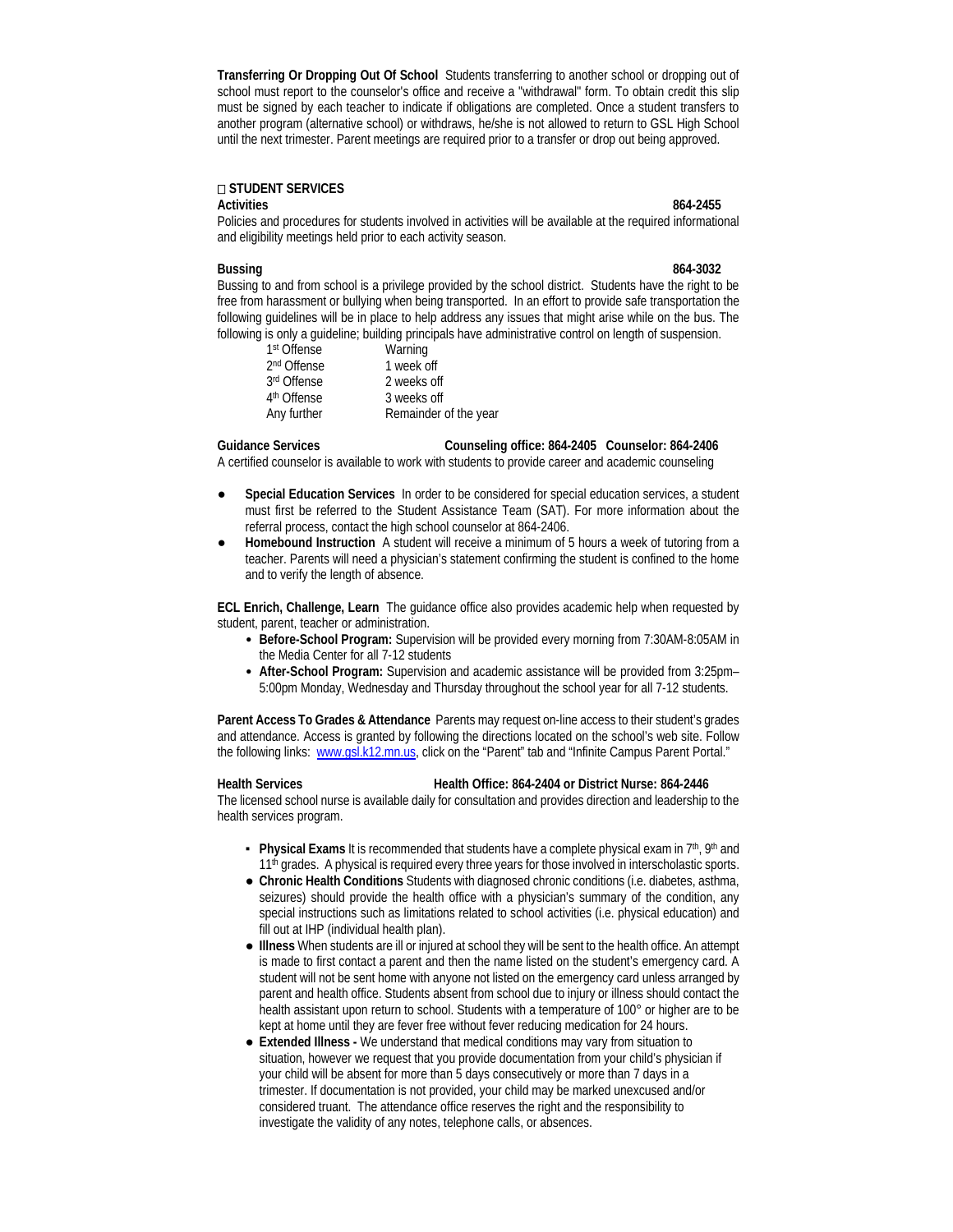- **Medications** When students require any prescription or over-the-counter medication to be given during school hours, they must bring written authorization from the student's parents and physician. Medication authorization forms are available from the health office.
	- 1. Medications shall only be administered when the student's health requires they be given during school hours and will be administered by or under the supervision of the school nurse.
	- 2. Medications administered at school must be in a properly labeled prescription bottle or in the original container from the over-the-counter medications.
	- 3. Medications will be kept in a locked cabinet in the school health office.
- **Immunizations** All students must show dates of immunizations required by Minnesota State law. Students entering the 7<sup>th</sup> grade must show that they have received their second MMR (measles, mumps, and rubella), a recent TD (tetanus and diphtheria) booster, and a Meningococcal vaccine. New transfer students have thirty (30) days to comply with immunization requirements.

If there are any questions concerning your health record or about any of the services provided, contact the school health assistant's office.

**Health Office** Limited sick room facilities are available in the office area. If you need to see the nurse you must be excused by your instructor, given a pass, and check in with the office. In no event are you to remain in the restroom if you are sick. The sick room will be used for emergencies only. If you are ill the nurse or health para will evaluate your status and make a recommendation for your care.

#### **Food Service 320-864-2474**

GSL Schools serve lunch each school day. Students may buy a lunch for \$3.05 *(This is the price at the time of printing; price is subject to change).* A student is also welcome to bring a cold lunch and a beverage from home or they may bring lunch and buy milk.

Students may purchase a 2nd meal for a cost \$2.80 for 7-12. An extra milk costs .40 cents. 7-12 graders are also able to purchase A la Carte items. These charges are charged to their lunch accounts. If you wish for your child not to get seconds or purchase A la Carte items, contact Trisha Zajicek at **320-864- 2494** or [TZajicek@gsl.k12.mn.us.](mailto:TZajicek@gsl.k12.mn.us) 

Students may also receive lunches free or at a reduced price by completing an Application for Educational Benefits available at the district office, If interested please call the number above. The reduced price is \$.40 per day. Applications are available throughout the school year, but we encourage you to complete the application as soon as possible.

There is a lunch money deposit box available in the high school office for depositing money into your account.

#### **GENERAL INFORMATION**

**18 Year Old Students** Those students who are 18 years of age and older will be expected to abide by the same rules and regulations that apply to the remainder of the student body.

Student absences for eighteen-year-olds will still require parent/guardian verification. The only exception to this is for students who are legally independent and are no longer claimed as dependents by the parent/guardian.

**Recycling** All students and adults at GSL High School have an obligation to protect the environment. One way of doing this is through recycling of solid waste. GSL High School participates in the McLeod County recycling program. The following materials are recycled: newspaper, ledger paper, aluminum cans, glass, plastic, tin and bi-metal. You must properly dispose of refuse and use recycling containers. You will be asked to pick up litter.

**Directory Information** The directory information includes student's name, address, telephone listing, electronic mail address, photograph, date and place of birth, major field of study, dates of attendance, grade level, enrollment status (i.e.full-time or part-time), honor roll information, and participation in officially recognized activities and sports. It also includes the name, address and telephone number of the student's parent(s).

**Academic Dishonesty** If you cheat on an assignment, test, essay, or project, or you plagiarize, or in any way claim work, answers, or credit that are not the result of your own work, you are guilty of academic dishonesty. If you use answers or test copies that are illegally gained, you are guilty of academic dishonesty. If you plagiarize work from a computer or word processor, or illegally use the Internet, you are guilty of academic dishonesty. Academic dishonesty will be addressed through our discipline policy.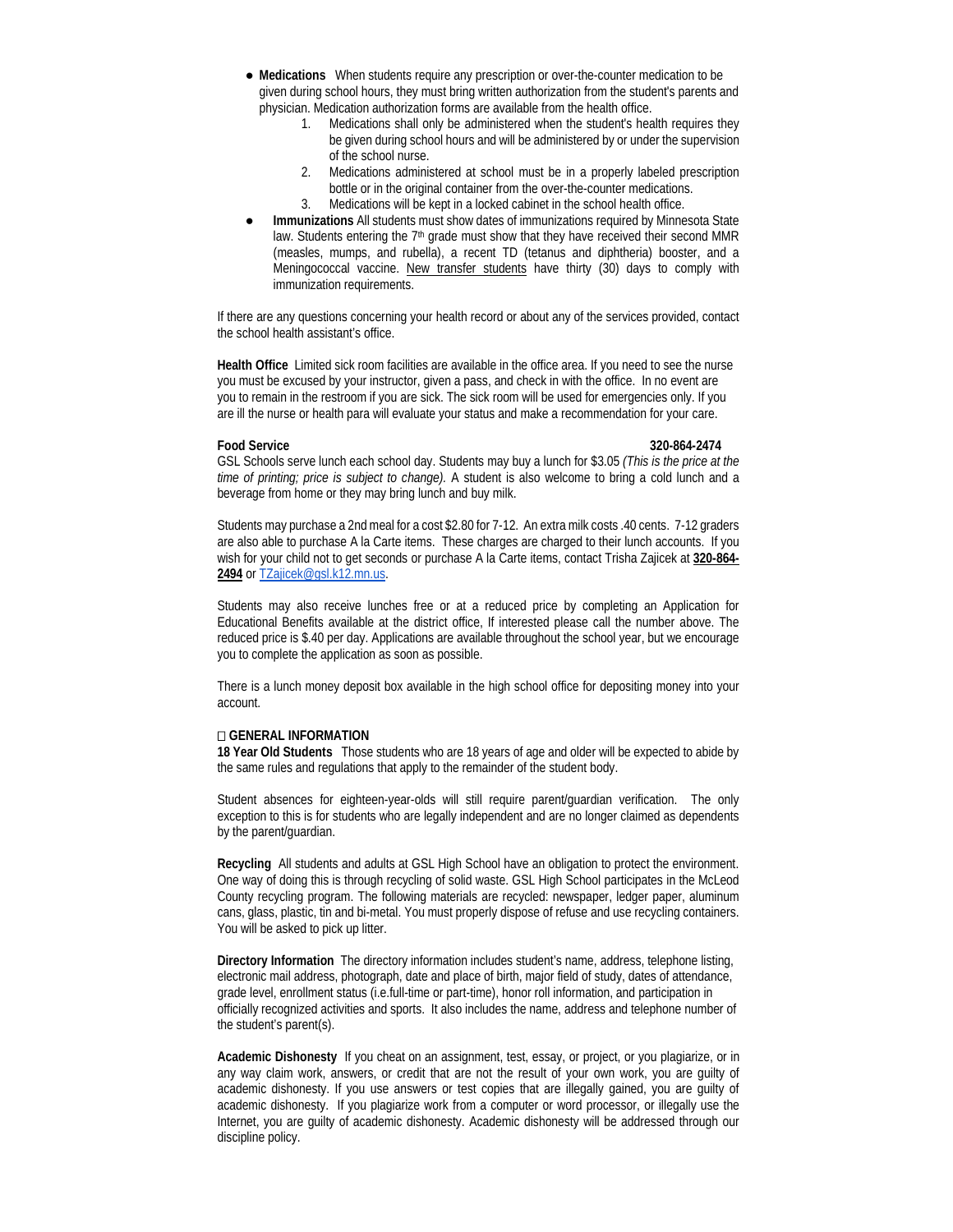**Authority** All employees of GSL High School have the responsibility and obligation to enforce school regulations. The principal, assistant principal, teachers, counselor, secretaries, nurse, librarian, cooks, custodians, bus drivers, and fellow students have the right to correct you if you are violating school rules. Students have an obligation to do as requested.

#### **Hallway Behavior**

- 1. Respect for others and their property is demonstrated by common courtesy in school halls.
- 2. Your voices should be at a normal conversational level.
- 3. You are expected to conduct yourself accordingly during transition times.
- 4. You must have a pass signed by a teacher to leave a classroom.
- 5. Please keep our school clean.
- 6. Abstain from usage of vulgarity and profanity.
- 7. Respect school property.

**Reasonable Suspicion** In enforcing policies regarding the use of controlled substances, GSL High School will use reasonable suspicion as a basis for a violation charge. If there is reasonable suspicion to believe that a violation has taken place, questioning and investigation will be conducted which may result in disciplinary action.

**Cafeteria Behavior** The cafeteria is a place where students should enjoy eating in an atmosphere of quiet socializing and proper manners. Students are expected to clean up after themselves both in and out of the cafeteria.

**Dress Code** The responsibility for proper dress rests with students and parents. With the wide variety of styles and fashions available today, parents and students should use good judgment and common sense in picking clothes for school so that a learning atmosphere can be maintained and does not make others feel uncomfortable or constitute a health or safety hazard.

- 1. No clothing or accessories that can be harmful to self or others (i.e. collars, chains, etc.)
- 2. Students who choose to wear hoods, hats, caps, bandannas, must remove them upon entering the school building. Hoods, hats, caps, bandannas, cannot be worn in the school building during regular school hours. **Allowances will be made for participating in special school related activities.**
- 3. Gang-affiliated signs, symbols, jewelry, and clothing that represents acknowledged gangs or gang activities are prohibited and will be confiscated.
- 4. No coats or purses will be allowed in classrooms during the school day. Coats and purses must be stored in the student's lockers. Outerwear may be worn if needed for class participation. When weather is cool, students are encouraged to wear sweaters and appropriate sweatshirts.
- 5. Clothing with visible belly buttons, bare midriffs, cleavage, or underwear/undergarments is not permitted. Pants with rips or openings between the waist and thigh are prohibited.
- 6. Clothing must be appropriate for a school setting and not distract other students or staff. Shirts must have a solid back and no undergarment may be showing. Pants must be worn up around the beltline or high enough to cover any undergarments.
- 7. Clothing which shows profanity, racism, nudity or sexually explicit language, promotes the use of marijuana, chemical or tobacco products or carries a double meaning will not be allowed. Students will be asked to change or turn the shirt inside out.
- 8. Students are required by law to wear shoes.
- 9. The administration may recommend a form of dress considered appropriate for a specific event (such as graduation or special activities) and communicate the recommendation to you and your parents/guardians. An organization (athletics, band, choir, student council) may recommend a form of dress considered appropriate for a specific event and make such recommendations through the administration for approval.

District personnel will be the final authority as to whether or not students have used good judgment or not dressed in a proper manner. A student wearing inappropriate clothes will be asked to contact their parent and be sent home to change unless another change of clothes is available at school. **What may be considered appropriate from a personal viewpoint may not be considered appropriate from an educational viewpoint.**

**Breakfast/Lunch Procedures** The rules pertaining to breakfast are:

- 1. Breakfast hours are 7:40am 8:00am in the school cafeteria.
- 2. Students must eat their breakfast in the cafeteria.

The rules pertaining to the lunch period are:

- 1. Students are required to eat during the assigned lunch period and in the school cafeteria.
- 2. Students are expected to clean up their eating area before leaving the cafeteria.
- 3. Students are not allowed to go into a car in the parking lot without prior approval from the office.
- 4. Students must remain in the building during the lunch period.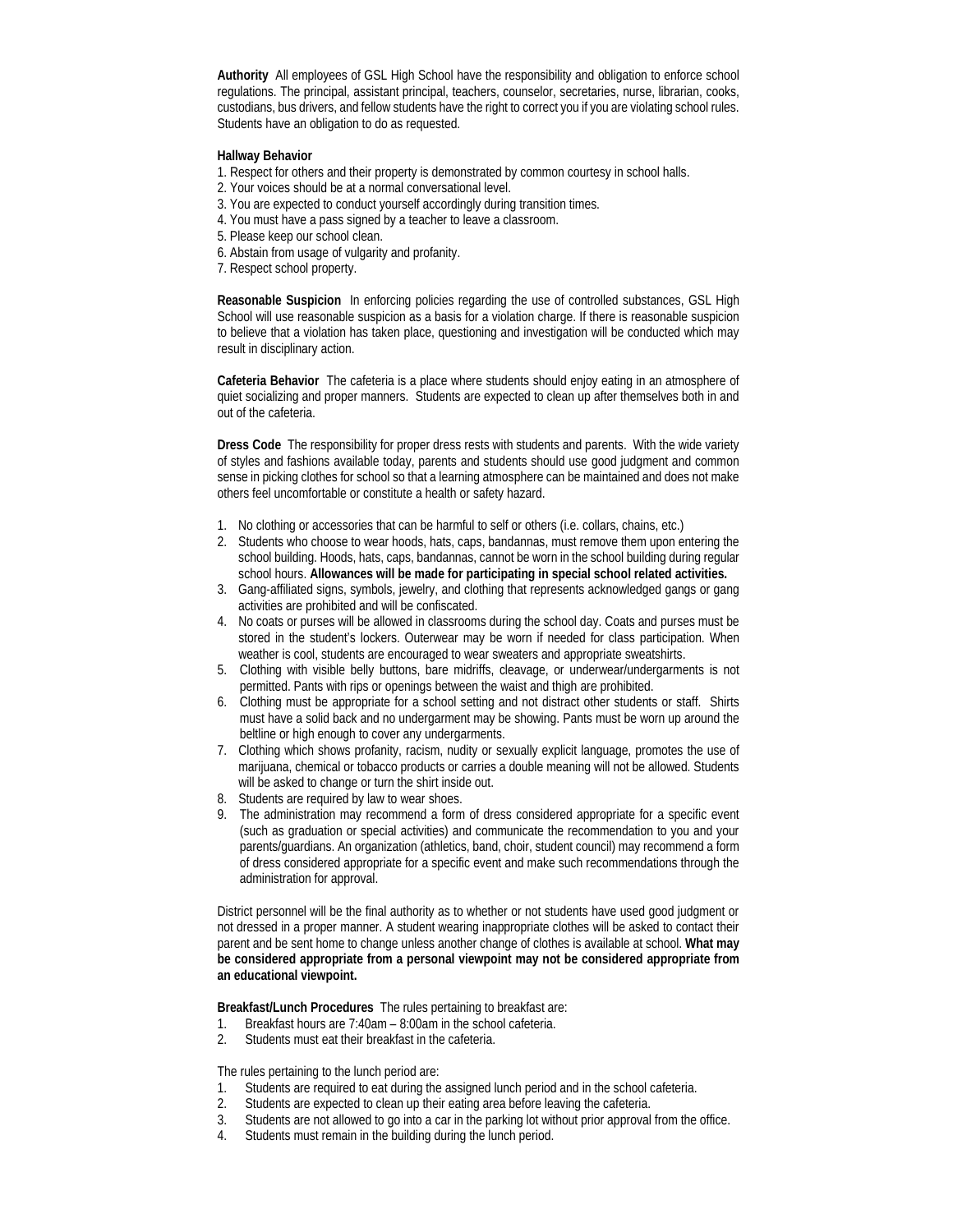**Lockers** Hall lockers and physical education lockers are the property of the school district. The school reserves the right to inspect lockers when such action is necessary to insure the safety and welfare of students and staff. In an effort to minimize or eliminate theft, all students will be required to have a lock (issued by the school at no cost) on their locker(s) at all times during the course of the school year. Only locks provided by the school are permitted. If locks other than school locks are being used, they will be cut off the lockers. Students are still advised not to keep money or other valuables in their lockers. The school will not be responsible for lost or stolen property. Locks and lockers will be provided and there will be a \$10 fee for any lost or damaged locks. **Only school related and approved signs may be posted on the outside of a student's locker. Any other sign will be removed.**

**Theft And Loss of Valuables** Students should leave large sums of money and valuables at home. If you must bring large sums of money to school, take it to the high school office for safe keeping**. STUDENTS ARE STRONGLY ENCOURAGED TO USE THE SCHOOL ISSUED LOCK ON THEIR LOCKERS**. The school will not be responsible for items lost or stolen from hall lockers or physical education lockers. Lockers are not safe places to leave money or valuables.

**Lost And Found** There is a lost and found department in the main office.

**Physical Education Class** Students will be excused from participation in physical education classes if the student presents one of the following in writing:

1. Doctor's note--This note must include the length of time for nonparticipation for the excuse and must be signed by the doctor.

2. Parental note--This is valid for one class meeting in a case where the student has just returned to school after an illness or accident or a similar circumstance.

Procedure: The student must present the excuse to the Health Assistant in the morning before school. The student will be given the proper excuse to present to the Physical Education teacher. **It is further understood that the excused absence from physical education means the student shall not participate in after school athletic activities.**

Students will be required to provide their own Physical Education uniform. This shall be a shirt/sweatshirt and shorts/sweatpants different than the clothing you wear to school. Proper shoes for physical activity will also be required. You will need to provide your own towel for showers following class. Locks and lockers will be provided and there will be a \$10 fee for any lost or damaged locks.

**School Dances (except Prom)** Only students in the JH (junior high dances) or HS (high school dances) are allowed at school dances. School sponsored dances are an extension of the normal school day and all school rules apply. High School students are permitted to bring one guest (enrolled in a high school) to a dance. A Dance Guest form will be available in the office, to be completed and returned one day before the dance. The administration reserves the right to turn away guests at the door if they are not on the visitor list. Please remember if you leave during the dance you may not re-enter.

**Prom** Prom is a school sponsored activity for junior and senior students enrolled at GSL High School and their guest. A guest contract must be filled out, signed and approved by the principal at least one week prior to the event. Guests will be limited to individuals who are in high school (grades 10-12) or for individuals who are within one year of their graduation date.

**Telephone Calls** Telephone calls to the school for students should be made only in emergency situations. **Students will not be called to the telephone** except in an emergency. Non-emergency messages will be delivered during passing times.

**Visitors** Parent visitors to our building are always welcome, but for the sake of maintaining building security, we must insist that all visitors report to the office and obtain a visitor pass. Parent visits to a specific classroom are to be scheduled in advance. **No student visitors will be allowed.**

**Internet** Internet access is given as a privilege to students who agree to act in a considerate and responsible manner. We require that students and parents or guardians read and accept the rules for acceptable on-line behavior.

#### **GSLPS Information and Technologies - Acceptable Use Agreement**

IT users are permitted to use the district's IT resources for legitimate educational purposes. Personal use of district IT resources is prohibited. In addition, if a particular behavior or activity is generally prohibited by law, by Board policy or by school rules or regulations, use of IT resources for the purpose of carrying out such behavior or activity is prohibited

**By signing below, IT users (and, for students, their parent/guardian) agree to always adhere to the following standards and expectations for conduct:**

**1. Behave ethically and responsibly when using ICT resources.**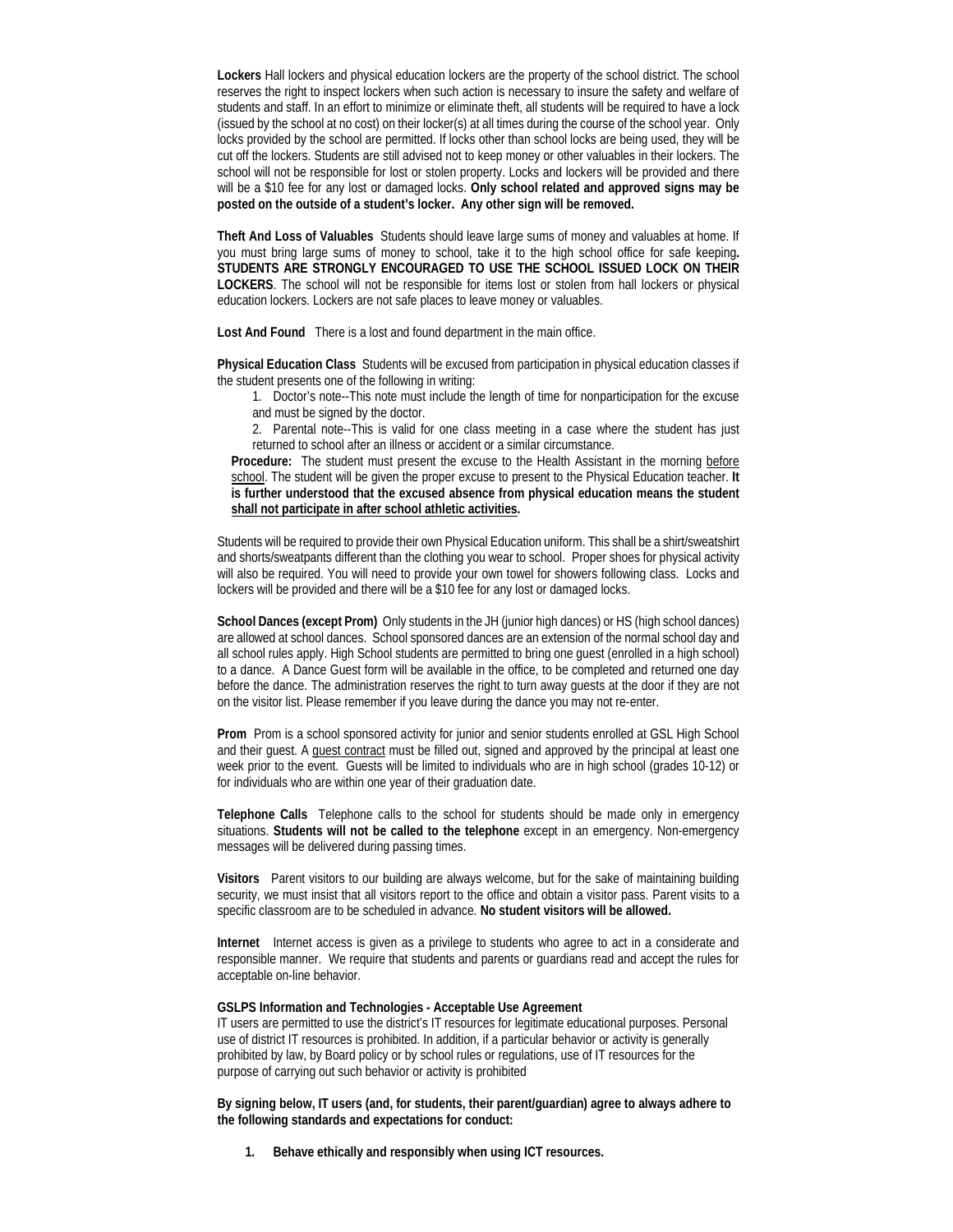- a. Refrain from utilizing proxy gateways, or similar technologies, to bypass the IT monitoring and filtering.
- b. Handle IT resources and equipment with care. Refrain from deleting, destroying, modifying, abusing, or moving resources without permission or accessing unauthorized IT resources.
- c. Do not breach or disable network security mechanisms or compromise network stability or security in any way nor download or modify computer software in violation of the district's licensure agreement(s) and / or without authorization from the IT Department.
- 2. **Use IT resources; transmit communications or access information only for legitimate, educationally relevant purposes and to access educationally appropriate content.**
	- a. Refrain from sending any form of communication that breaches the district's confidentiality requirements, or the confidentiality of students.
	- b. Refrain from sending any form of communication that harasses, threatens or is discriminatory.
	- c. Refrain from assessing any material that is obscene, harmful to minors or prohibited by law.
	- d. Refrain from using social network tools for personal use.
- 3. **Respect the privacy of others and treat information created by others as the private property of the creator.**
	- a. Maintain confidentiality of your username and password by not sharing it with others and not using another person's username and password.
	- b. Maintain the integrity of files and data by not trespassing, modifying, copying or deleting files of other users without their consent.
	- c. Protect the confidentiality and safety of others when sharing work and images.
	- d. Share, post and publish only within the context of the district **Publishing Guidelines** (see attached).
	- e. Respect copyright and fair use laws; these policies and procedures apply in digital contexts as well. Plagiarism is prohibited.

**Cyber Bullying** The misuse of technology will not be allowed. This includes, but is not limited to teasing, intimidating, defaming, threatening, or terrorizing another student, teacher, administrator, volunteer, contractor, or other employee of the school district by sending or posting e-mail messages, instant messages, text messages, digital pictures or images, or Web site postings, including blogs, may constitute an act of bullying regardless of whether such acts are committed on or off school district property and/or with or without the use of school district resources.

**Electronic Devices/Technology –**The use of cell phones, portable music devices, etc. are not permitted during class time. **NO SIGHT POLICY!** They may not be used in classrooms or outside the classroom during the class period as they cause a disruption to the learning process. Students may not video, photograph or audio record any student of staff member of GSL without their permission. If you have a cell phone in the classroom, it must be turned off and it must be out of sight. If the phone sounds during class it will be taken from you and turned into the office. Your parents must contact the office and make arrangements to pick up the phone. Cell phones/devices may be used in the hallways between classes, before and after school, and during your lunch period. Parents/Guardians: If you need to contact your student please call the school office.

**Videotaping, Audio Recording, Photographs** Students may not video, photograph or make an audio recording of any staff member or student without their expressed permission. Transporting or transferring any inappropriate pictures, texts or recordings may result in suspension.

**Card/Game Playing – Gambling** Electronic computer and board games are not allowed during the school day unless utilized for an educational purpose. Any form of gambling will not be permitted.

**Latex Balloons/Gloves** Natural rubber latex balloons and gloves are prohibited from school buildings at all times. They are also prohibited from all school-sponsored activities, both on and off school premises.

**Student Insurance** Student insurance is available to all students at the beginning of the school year. This insurance is to be paid by the student; the school merely supplies the insurance forms and assumes no liability, either for injury or the subsequent negotiations with the company.

#### **BUILDING AND GROUNDS**

**Building Hours** No student is to be in the building before 7:30am or after 3:30pm unless under the supervision of a teacher, advisor or coach. No student is to leave the building from 7:55am – 3:10pm without a pass from the office.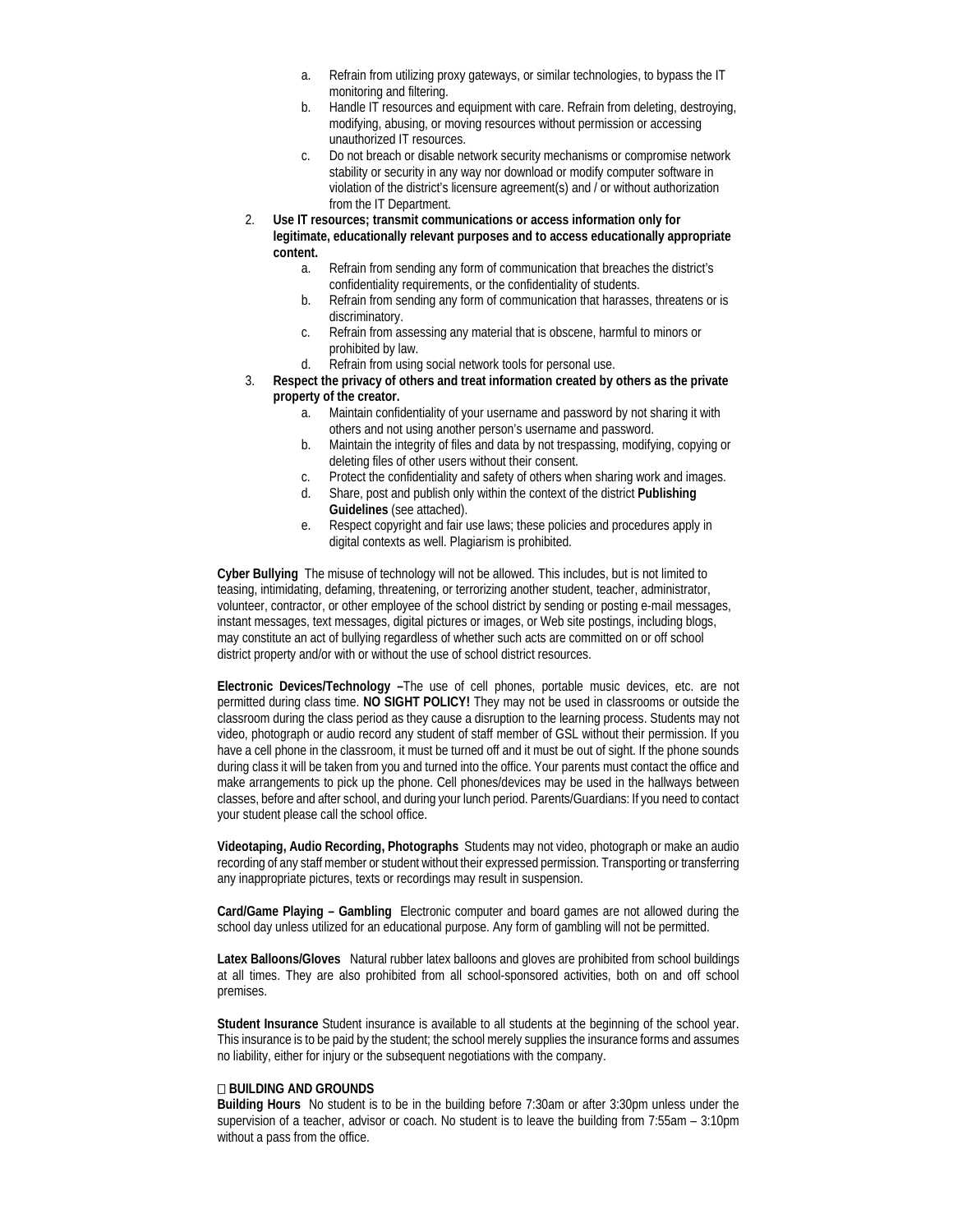**Lockdown And Fire Drills** Lockdown and fire drills are scheduled as required by law and are an important safety precaution. It is essential that during drills the students follow the procedures and instructions from the supervising staff member.

**Tornado Drills And Warnings** When the tornado alarm is given, students are to exit the room quickly and efficiently and proceed to the assigned location. Shelter locations are posted in every classroom.

**Motor Vehicles And Parking** The school district provides bus transportation for all students--driving to school is a privilege. The speed limit in the school parking lot is 15 m.p.h. and is to be observed at all times. Any speeding, careless or reckless driving will result in parental notification and a referral to law enforcement. Cars that are illegally parked or blocking traffic may be towed at the owner's expense. No student is allowed in the parking lot during the day without permission from a staff member. All vehicles parked on school property are subject to searches based on suspicion of a violation of school policy. These searches will be conducted by the high school administration and/or law enforcement designee.

**School Closing** Please listen to WCCO (830 AM), KARP/KDUZ (106.9 FM/1260 AM) or watch Channels 4, 5 or 11 for school cancellations, late starts or early dismissal due to inclement weather. Announcements concerning activities will be made on KARP/KDUZ (106.9 FM/1260 AM). Another method that will be used to convey school closings and other important information is SchoolMessenger. This communication tool calls all parents in the district if/when needed. You may also call the district's weather line at 864-2499 and press 1 when prompted. If no report is heard, it can be assumed that school will be in session. Please do not call the school offices. Telephone lines must be kept open for emergencies.

#### **DISCIPLINE PROCEDURES**

Procedures for inappropriate behavior in our school may be handled in one of the following ways:

**Removal from the Course** The administration may remove students from a course if continued enrollment in a course is deemed detrimental to a student or other students in that course.

**Classroom Detention** Teachers reserve the right to require students to attend a classroom detention after school for inappropriate behavior. The teacher will establish the date and time based on the type of inappropriate behavior displayed by the student.

**Administrative Detention** This program may be required for any student who is referred to the administration for insubordination, disruptive or disrespectful behavior, excessive tardies or unexcused absences or any behavior that disrupts the school process. Failure to attend or complete the requirements will result in further disciplinary actions which may include suspension.

**Out-of-School Suspension** Grounds and procedure for suspension will be determined by the principal and will be conducted in accordance with the Minnesota Pupil Fail Dismissal Act (M.S. 121A.40 – 121A.56).

**Expulsion** Expulsion is an action taken by the school board to prohibit an enrolled pupil from further attendance for a period that shall not extend beyond one calendar year as provided in M.S. 121A.40 – 121A.56 (Minnesota Pupil Fair Dismissal Act). Expulsion shall be recommended after numerous and/or serious incident(s) of misconduct. Immediate expulsion shall be recommended for incidents involving students who threaten the physical safety of or do physical harm to any individual while under the supervision of the school. (The sale of an illegal, controlled substance shall be considered as doing physical harm.)

**Law Enforcement And Criminal Actions** When there is sufficient reason to believe that a criminal action has been committed by a student, administration will notify the appropriate law enforcement officials. School personnel will cooperate with the law enforcement official by providing available information within the constraints of the pupil data privacy law**.** 

#### **DISCIPLINARY CONSEQUENCES**

- 1. All offenses and consequences listed are only guidelines. The administration reserves the right to administer consequences accordingly.
- 2. If you participate in extra-curricular activities, additional consequences may apply.

#### **Academic Dishonesty**

The consequence for academic dishonesty will be addressed through the discipline policy. Consequences could be detention, suspension, or removal from the class. Repeated violations of this policy can result in failure in the course for the trimester or year.

#### **Inappropriate Public Displays of Affection**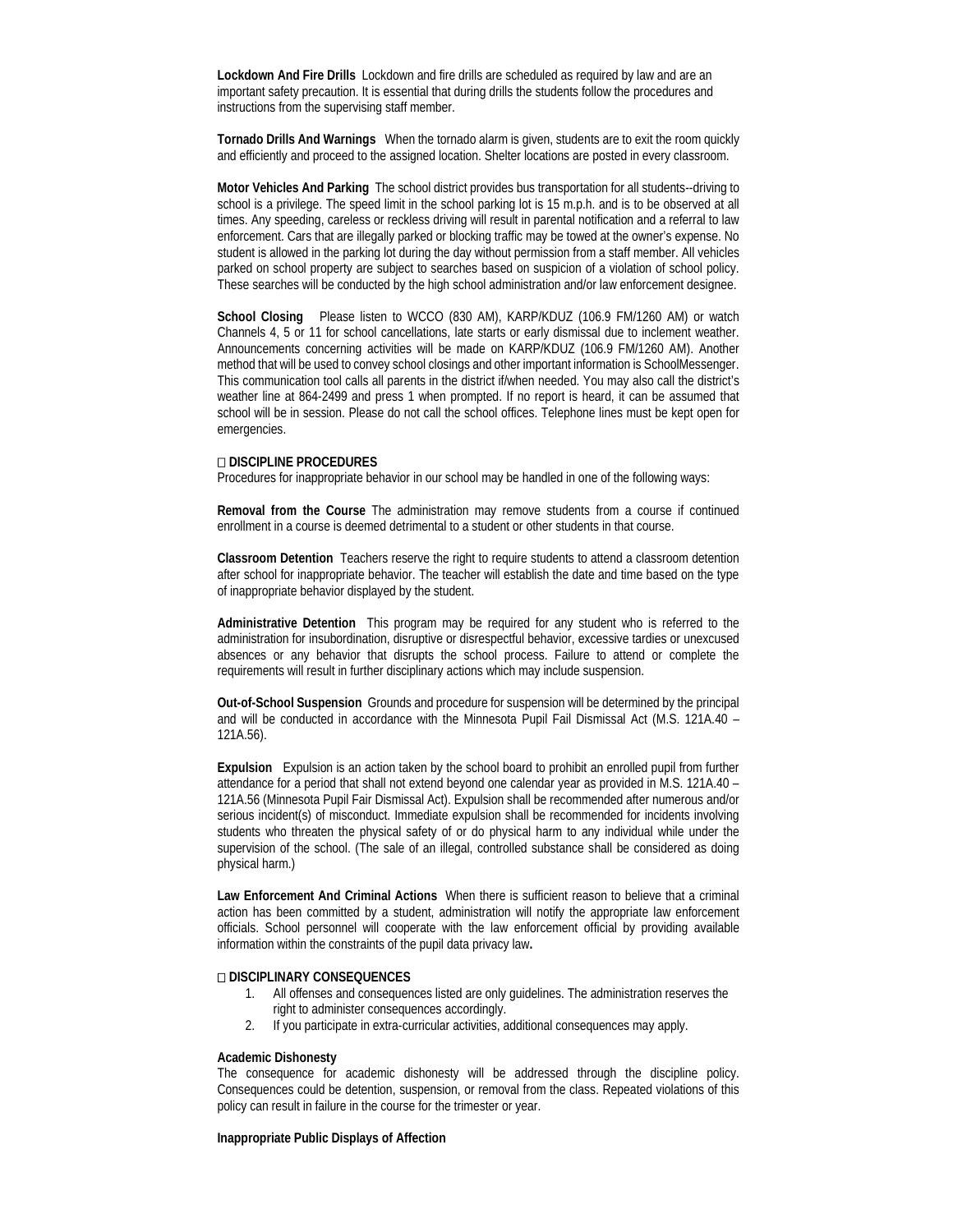GSL High School is a co-educational school. As such, behavior must remain within the realm of a social circumstance and must remain appropriate at all times.

- 1st Offense: Verbal warning.
- 2<sup>nd</sup> Offense: Verbal warning with a parent contact for both parties involved.
- Any Subsequent Offenses: Further disciplinary action

**Insubordination, Disruptive or Disrespectful Behavior** Students will be referred to the administration and will be addressed through discipline policy.

**Inappropriate Language Directed at a Staff Member** Any student who uses inappropriate language towards a staff member will result in a suspension from school.

**Alcohol or Chemicals, Possession, Use or Under the Influence, Paraphernalia** Possessing, using or being under the influence of any narcotic or controlled substance where possession or use is prohibited by Minnesota or federal law.

- 1st Offense: 4 day suspension with completion of Chemical/Violence Deterrence Program.
- 2<sup>nd</sup> Offense: 10 day suspension; during this time we will pursue expulsion or alternative placement.

**Chemicals, Possession, and/or Intent to Distribute or Sell** Participating in the selling or distributing, or intending to sell or distribute, any narcotic or controlled substance where sale or distribution is prohibited by Minnesota or federal law.

1<sup>st</sup> Offense: 10 day suspension; during this time we will pursue expulsion or alternative placement.

**Violence (Physical or Aggravated Assault)** Acting with intent to cause fear in another person or immediate bodily harm, or intentionally inflicting or attempting to inflict bodily harm upon another person.

- 1st Offense: 4 day suspension with completion of Chemical/Violence Deterrence Program.
- 2<sup>nd</sup> Offense: 10 day suspension; during this time we will pursue expulsion or alternative placement.

**Self-Defense/Retaliation** Any self-defense or retaliation will be dealt with by the violence policy. Students are encouraged to remove themselves from the situation as quickly as possible and get help from a staff member.

- 1st Offense: 4 day suspension with completion of Chemical/Violence Deterrence Program.
- 2<sup>nd</sup> Offense: 10 day suspension; during this time we will pursue expulsion or alternative placement.

**Verbal Harassment or Threats (Student to Student Harassment/Bullying/Cyber Bullying):**  Threatening or harassing, directly or indirectly, with the intent of terrorizing or cause emotional distress to another person.

- 1st Offense: Verbal warning with a written report filed.
- 2<sup>nd</sup> Offense: 4 day suspension with completion of Chemical/Violence Deterrence Program.
- 3rd Offense: 10 day suspension; during this time we will pursue expulsion or alternative placement.

**Possession of a Weapon or Look-Alike Weapon** Possessing any device or instrument designed as a weapon and capable of producing severe bodily harm, or in the opinion of the principal is intended to look like a device or instrument capable of producing severe bodily harm, or any other device, instrument or substance, which, in the manner in which it is used or intended to be used, is calculated or likely to produce severe bodily harm.

1st Offense: Expulsion

**Tobacco Products/Electronic Cigarette** Possessing or using tobacco and/or tobacco products or electronic cigarettes in district buildings, on district grounds, in district vehicles or at district events. "Electronic cigarette" means any oral device that provides a vapor of liquid nicotine, lobelia, and/or other similar substance, and the use of inhalation of which simulates smoking. The term shall include any such devices, whether they are manufactured, distributed, marketed, or sold as e-cigarettes, e-cigars, epipes, or under another product name or descriptor.

- 1<sup>st</sup> Offense: 1 day suspension.
- 2<sup>nd</sup> Offense: 2 day suspension
- 3rd Offense: 3 day suspension

**Body Piercing on School Grounds** The act of piercing a body part is prohibited anywhere on school grounds. Students being pierced or assisting a piercing will be subject to a three (3) day out of school suspension.

**Racial, Religious, Sexual Harassment and Violence** Participating in or conspiring with others to engage in acts that injure, degrade, intimidate or disgrace other individuals, including indecent exposure, and words or actions that negatively impact an individual or group based on their race, cultural or religious background, their sex or any disabilities they may have.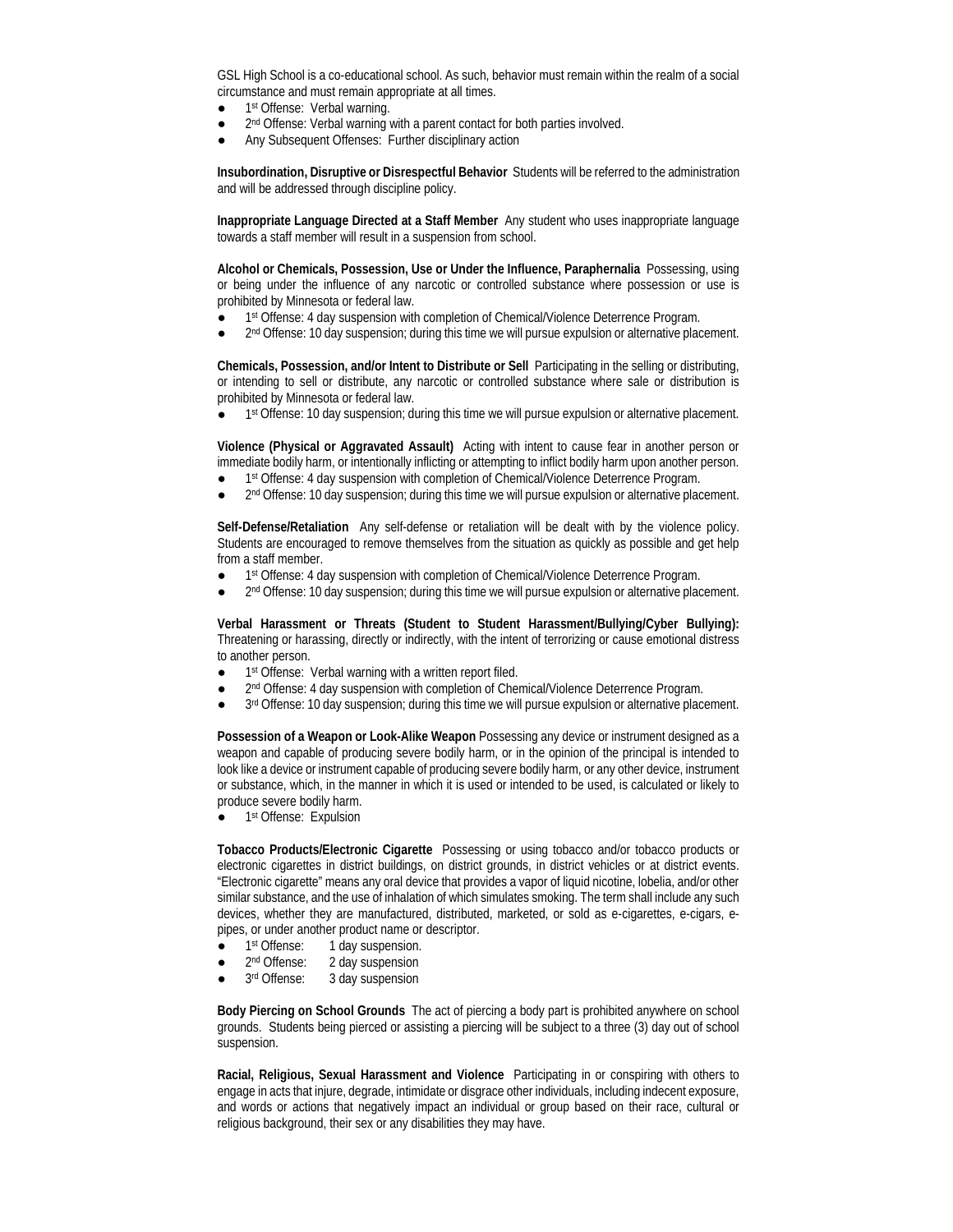The school district will act to investigate all complaints, either formal or informal, verbal or written. The school district will discipline any student or employee who violates this policy.

Students are requested to complete a "Harassment Complaint Form" to provide documentation of any racial, religious or sexual harassment. These forms are available from the Administration.

- 1<sup>st</sup> Offense: Verbal warning with a written report filed.
- 2<sup>nd</sup> Offense: 4 day suspension with completion of Chemical/Violence Deterrence Program.
- 3rd Offense: 10 day suspension; during this time we will pursue expulsion or alternative placement.

### **Inappropriate Dress and/or Behavior at a GSL Activity**

- 1st offense: Warning
- 2nd offense: Two week suspension from GSL activities.
- Any serious behavior resulting in a removal from a high school activity will result in a four (4) week suspension from GSL activities.

#### **ATTENDANCE PROCEDURES**

**Notification of Absences:** Parents are to call the attendance line **High School (864-2421) prior to 9:00AM** when their son or daughter is absent. If we have received no communication from a parent or guardian verifying an absence, a written note or phone call will be accepted no later than 9:00AM the day the student returns to school. The attendance office reserves the right and the responsibility to investigate the validity of any notes or telephone calls. It is important that both the parent(s) and school know the whereabouts of the student during school hours. Parental/Guardian verification is always required; students may not excuse themselves.

**Make-Up Work Policy.** It is the responsibility of the student to make arrangements with his/her instructor to determine the make-up work required for academic work missed. The student is responsible to work with the classroom teacher and for making certain they are receiving and completing the assignments. With prearranged absences, students should have their assignments done in advance.

**Procedures for leaving during the school day are as follows:** Any time a student leaves the junior high/high school building during the school day, the student must have permission from parents in the form of a written note, email from a parent, or a phone call. The student must have permission from the attendance office, receive an out of school pass and sign out. For their safety, students that get ill during the day must check in with the Health Office prior to leaving the building. **If procedures are not followed correctly, it will result in an unexcused absence for the student.**

**Classification of Absences:** Absences will be classified according to the following guidelines.

- **Excused Absences:** An excused absence is one in which the parent/guardian has given their permission and approval for their child to miss school for a designated time, day, and/or days provided the absence fits in with school sanctioned absences. **Any excused absence other than illness or family emergency needs at least one day prior administrative approval.** Examples include:
	- Illness
	- Serious illness in the student's immediate family
	- A death or funeral in the student's immediate family or of a close friend or relative
	- Medical**,** dental, or orthodontic treatment, or a counseling appointment
	- Court appearances occasioned by family or personal action
	- Religious instruction not to exceed three hours in any week
	- Physical emergency conditions such as fire, flood, storm, etc.
	- Official school field trip or other school-sponsored outing
	- Removal of a student pursuant to a suspension. Suspensions are to be handled as excused absences and students will be permitted to complete make-up work.
	- Family emergencies
	- Active duty in any military branch of the United States
	- A student's condition that requires ongoing treatment for a mental health diagnosis
	- Pre-approved family vacations (trips, hunting, shopping, fishing, etc.)

**Unexcused Absences:** Some examples of an unexcused absence include but are not limited to:

- Truancy. An absence by a student which was not approved by the parent and/or the school district.
- Any absence in which the student failed to comply with any reporting requirements of the school district's attendance procedures.
- Work at home, without prior administrative approval.
- Work at a business, except under a school-sponsored work release program.
- Vacations with family, without prior administrative approval.
- Personal trips to schools or colleges, without prior administrative approval.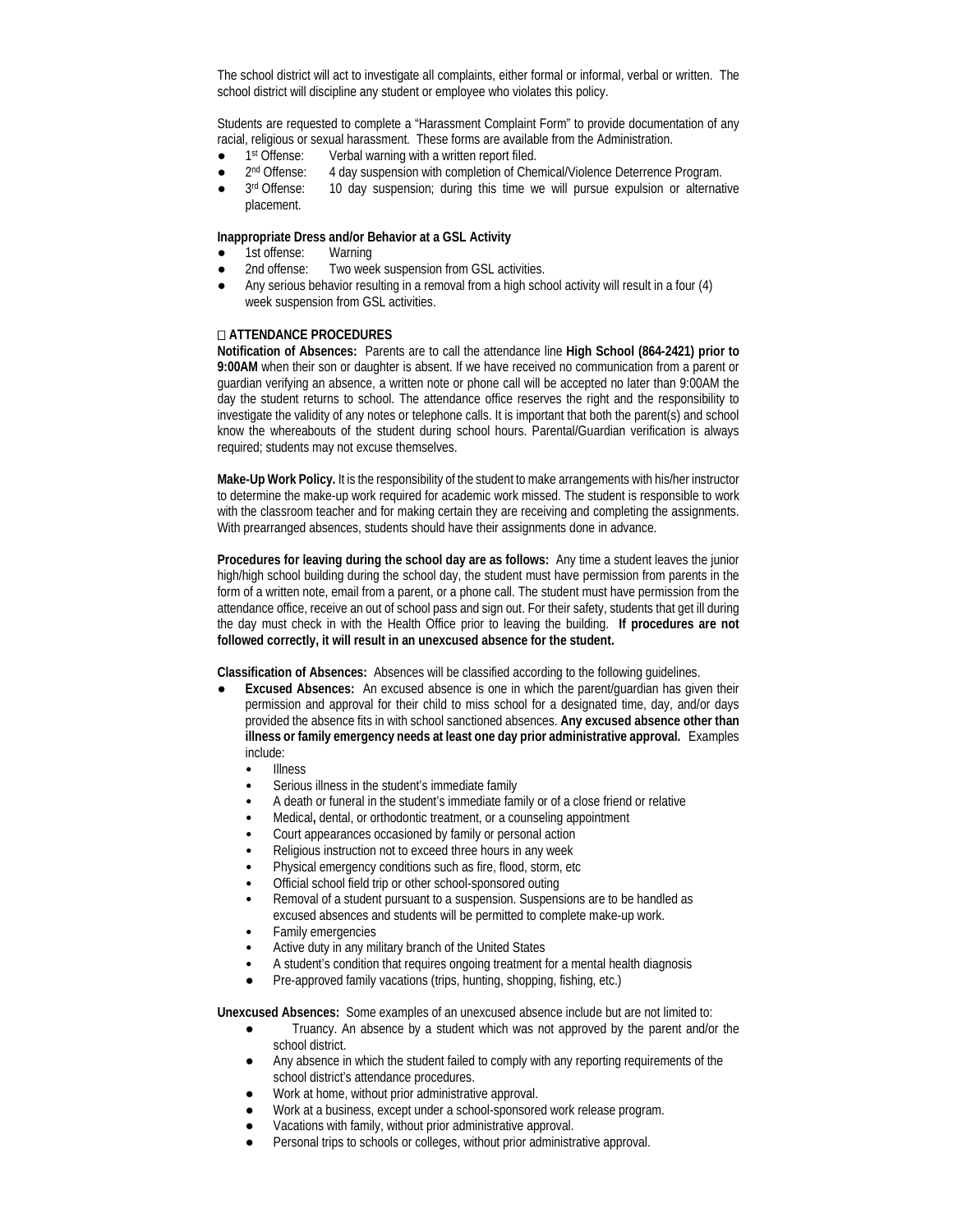● Absences resulting from cumulated unexcused tardies per trimester**.** 

Any other absence not included under the attendance procedures set out in this policy.

**What may be considered excusable from a personal viewpoint may not be excusable from an educational viewpoint.**

In the case of student deliberately skipping or being truant according to state statute, students and parents need to understand that the student is also in violation of the city ordinance, which requires student to be in school. Students who violate the city ordinance are subject to:

- 1<sup>st</sup> offense: Administrative detention
- 2<sup>nd</sup> offense and beyond: Referral to law enforcement
- In cases of recurring unexcused absences, the administration may also request the county attorney to file a petition with the juvenile court, pursuant to Minnesota statutes.

**Tardies:** You have the right to expect classes to begin on time and teachers have the right to expect you to be in class on time. Students tardy at the start of school must report to the attendance office for an admission slip. Tardiness between periods will be reported by the teacher.

#### **Consequences for unexcused absences:**

Students who have unexcused absences will be required to make up missing hours in before/after school study program. Failure to complete hours may result in loss of privileges and/or suspension.

#### **Consequences for unexcused tardies:**

For every 3 unexcused tardies students will be required to complete one hour in before/after school study program. The teacher also has the right to penalize students under their classroom management policies. Failure to complete hours may result in loss of privileges and/or suspension.

#### **Special Attendance/Field Trips**

**Leaving During the School Day:** All students must receive a pass from the office before leaving school during the school day for any type of absence. All students must sign out in the high school office before leaving the building and when returning to school. If this procedure is not followed, the absence will be considered an unexcused absence.

- **Full-Day Attendance Required to Participate in After-School Events/Activities:** In order to participate in competitive athletics (as a member of a team), participate in concerts (as a member of a musical or other fine arts group) or attend other co-curricular or extra-curricular activities (i.e. driver's training), a student must be in school the entire day on the day of the competition, concert, or activity to be eligible to participate. Any student who does not attend for the full school day must be pre-excused (i.e. excused in advance) from full-day attendance by a building administrator or the Activities Director in order to participate. The building administrator or Activities Director shall have the authority to make decisions regarding excusal from full-day attendance and participation in athletic events/concerts or other activities and their decisions are final.
- Field Trips: Students who elect to participate in field trips (including Instructional Trips, Supplementary Trips and Extended Trips as defined Policy 610) are subject to the School District's rules for student conduct, including the rules for conduct on buses. Students who violate one or more rules of conduct in the course of a field trip may be dismissed from the trip and sent home, and may be subject to disciplinary action up to and including suspension and/or expulsion from school.
- Participation in field trips is a privilege. A building administrator may deny a student the opportunity to participate in a field trip under a variety of circumstances including, but not limited to, the following:
	- Failure to complete and submit a parent permission form in a timely manner.
	- Failure to pay the field trip fee (if any) in a timely manner.
	- The student is suspended, expelled or engaged in misconduct that, in the judgment of the building administrator, warrants denial of the privilege.
	- The student engaged in misconduct on a previous field trip.
	- The student has indicated an intent to violate school rules during an upcoming field trip.
	- The student's attendance record demonstrates, in the judgment of the building
		- administrator, a pattern of unexcused absences during the current school year.
	- Health and/or safety reasons.
- The building administrator shall have the authority to make all final decisions regarding student participation in field trip activities.

#### **2019 - 2020 School Year Asbestos Notification**

As a result of recent federal legislation (Asbestos Hazard Emergency Response Act - AHERA), each primary and secondary school in the nation is required to complete a stringent inspection for asbestos and to develop a plan of management for all asbestos-containing building materials. The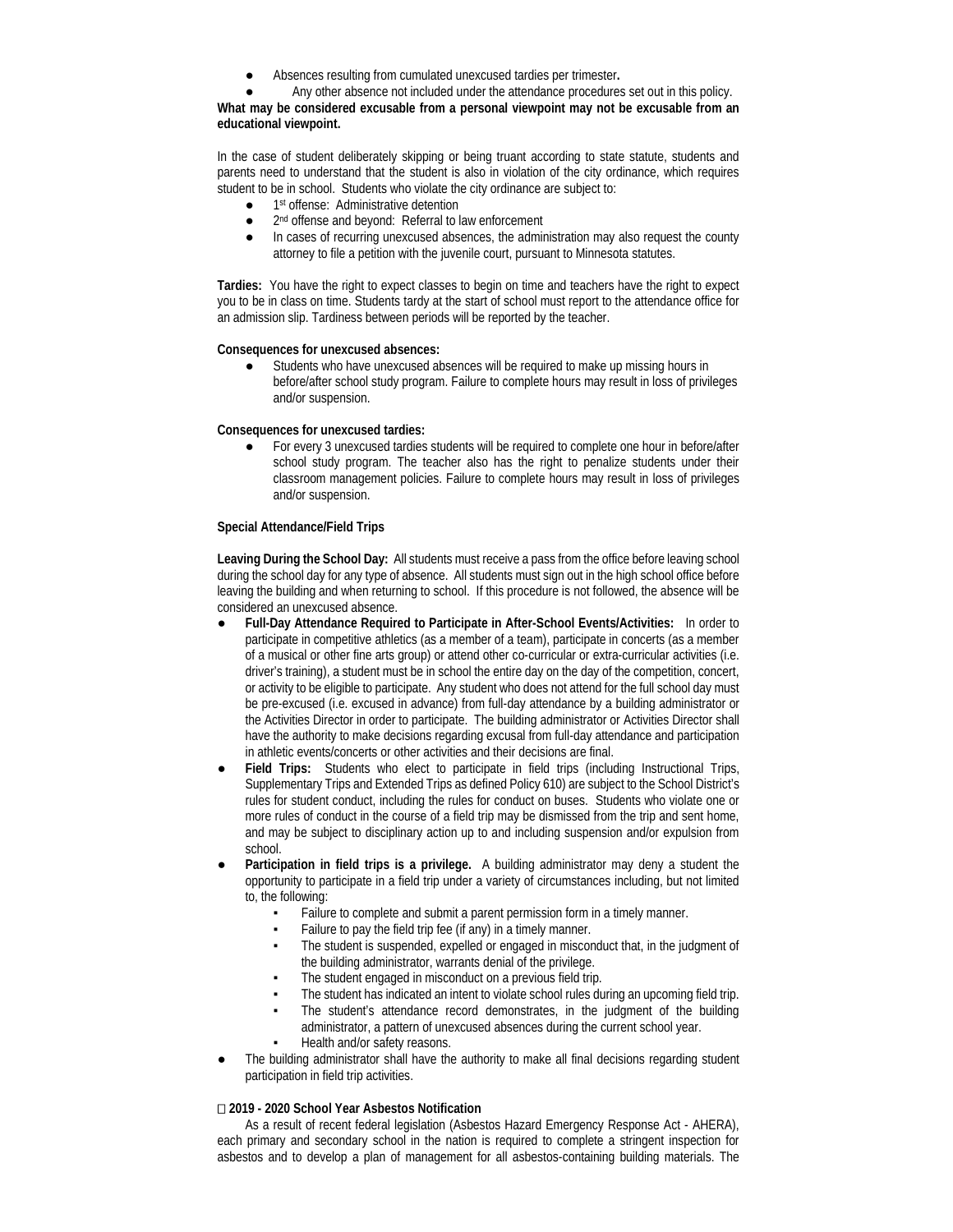Glencoe-Silver Lake Public Schools have a goal to be in full compliance with this law and are following the spirit as well as the letter of the law. As a matter of policy, the district shall continue to maintain a safe and healthful environment for our community's youth and employees.

Brady Flaherty is the person designated as Asbestos Program Manager for our schools. His office is in the Field House and phone number is 864-2692. An operation and maintenance program is in place through which we respond to our ACBM on a continuing basis.

In keeping with this legislation, all buildings owned or leased by the Glencoe-Silver Lake Public Schools were inspected by EPA-accredited inspectors and samples were analyzed by an independent laboratory. Based on the inspection, the school prepared and the state approved a comprehensive management plan for handling the asbestos located within its buildings safely and responsibly.

Current school year, Glencoe-Silver Lake Public Schools is conducting the following with respects to its asbestos containing building materials:

Removal of asbestos from the buildings is scheduled at this time.

Federal law requires a periodic walk-through (called "surveillance") every six months of each area containing asbestos. In addition, the law requires all buildings to be re-inspected three years after a management plan is in effect. MacNeil Environmental, Inc., will accomplish this under contract. Areas where management issues are noted during inspections and surveillances have been, and will continue to be, dealt with promptly.

Short-term workers (outside contractors, i.e., telephone repair workers, electricians and exterminators) must be provided information regarding the location of asbestos in which they may come into contact. All short-term workers shall contact the head building custodian before beginning work in order to be given this information.

Glencoe-Silver Lake Public Schools has a list of the location(s) and type(s) of asbestos containing materials found in the school buildings and a description and time-table for their proper management. A copy of the Asbestos Management Plan is available for review in the school office. Copies are available at 25 cents per page.

Questions related to the plan should be directed to Steve Musser, Musser Environmental Consulting, Inc., 27096 Sevastopol Rd., Red Wing, MN, 55066 or at 651-388-7139, or by contacting the Glencoe-Silver Lake School District at 320-864-2499.

#### **Notice Concerning Use of Pest Control Materials**

Our district utilizes a licensed, professional pest control service firm for the prevention and control of rodents, insects, and other pests in and around the district's buildings. Their program consists of:

- 1. Inspection and monitoring to determine whether or not pests are present, and whether any treatment is needed;
- 2. Recommendation for maintenance and sanitation to help eliminate pests without the need for pest control materials;
- 3. Utilization of non-chemical measures such as traps, caulking and screening; and
- 4. Utilization of EPA-registered pest control materials when needed.

Pests can sting, bite, cause contamination, damage property, and spread disease; therefore, we must prevent and control them. The long-term health effects on children from the application of such pest control materials, or the class of materials to which they belong, may not be fully understood. All pest control materials are chosen and applied according to label directions per Federal law.

An estimated schedule of interior pest control inspections and possible treatments is available for review or copying at each school office. A similar estimated schedule is available for application of herbicides and other materials to school grounds. Parents of students may request to receive, at their expense, prior notification of any application of a pest control material, should such an application be deemed necessary on a day different from the days specified in the schedule.

#### **Indoor Air Quality Notice**

Glencoe-Silver Lake School District is proud to be taking a leadership role in providing a safe, comfortable and productive environment for our students and staff so that we achieve our core mission -- educating students. Our school will follow the EPA guidance to improve our indoor air quality by preventing as many IAQ problems as possible, and by quickly responding to any IAQ problems that may arise. Good air quality requires an ongoing commitment by everyone in our school, because each of us daily makes decisions and performs activities that affect the quality of the air we breathe.

School staff, students and parents can obtain checklists or self-help information so they can properly evaluate their child's home or other out of school situation by contacting the school. Staff and parents can also obtain information about school facility construction, maintenance and housekeeping practices, chemicals used, mold and HVAC related information, chemical producing academic subjects, and pesticide and herbicide applications to determine the extent to which school activities contribute to a child's symptoms by contacting the school.

#### **Hazing Prohibition**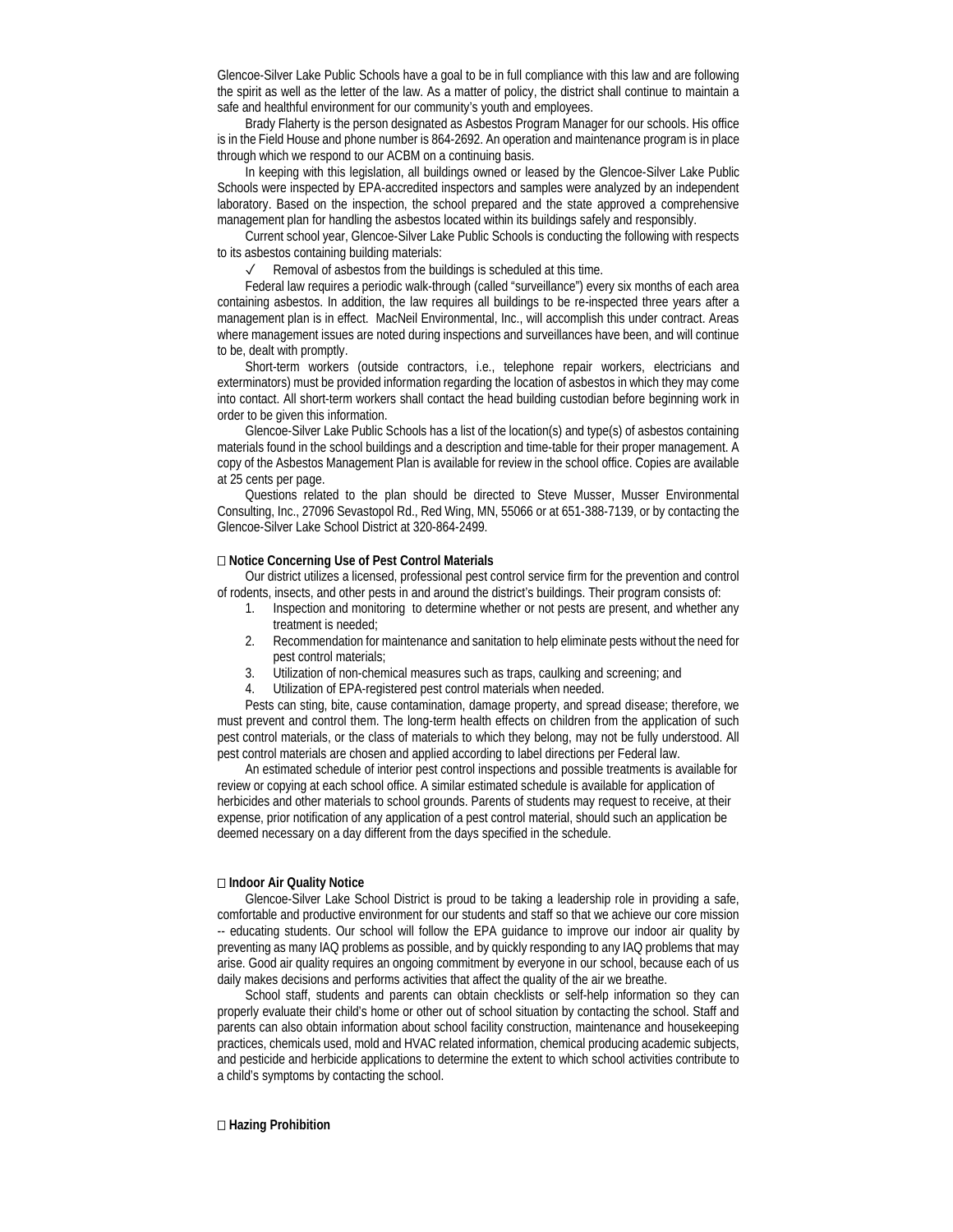The purpose of this policy is to maintain a safe learning environment for students and staff that is free from hazing. Hazing activities of any type are inconsistent with the educational goals of the school district and are prohibited at all times.

#### **GENERAL STATEMENT OF POLICY**

- A. No student, teacher, administrator, volunteer, contractor or other employee of the school district shall plan, direct, encourage, aid or engage in hazing.
- B. No teacher, administrator, volunteer, contractor or other employee of the school district shall permit, condone or tolerate hazing.
- C. Apparent permission or consent by a person being hazed does not lessen the prohibitions contained in this policy.
- D. This policy applies to behavior that occurs on or off school property and during and after school hours.
- E. A person who engages in an act that violates school policy or law in order to be initiated into or affiliated with a student organization shall be subject to discipline for that act.
- F. The school district will act to investigate all complaints of hazing and will discipline or take appropriate action against any student, teacher, administrator, volunteer, contractor or other employee of the school district who is found to have violated this policy.

#### **DEFINITIONS**

- A. "Hazing" means committing an act against a student, or coercing a student into committing an act, that creates a substantial risk of harm to a person, in order for the student to be initiated into or affiliated with a student organization, or for any other purpose. The term hazing includes, but is not limited to:
	- 1. Any type of physical brutality such as whipping, beating, striking, branding, electronic shocking or placing a harmful substance on the body.
	- 2. Any type of physical activity such as sleep deprivation, exposure to weather, confinement in a restricted area, calisthenics or other activity that subjects the student to an unreasonable risk of harm or that adversely affects the mental or physical health or safety of the student.
	- 3. Any activity involving the consumption of any alcoholic beverage, drug, tobacco product or any other food, liquid, or substance that subjects the student to an unreasonable risk of harm or that adversely affects the mental or physical health or safety of the student.
	- 4. Any activity that intimidates or threatens the student with ostracism, that subjects a student to extreme mental stress, embarrassment, shame or humiliation, that adversely affects the mental health or dignity of the student or discourages the student from remaining in school.
	- 5. Any activity that causes or requires the student to perform a task that involves violation of state or federal law or of school district policies or regulations.
- "Student organization" means a group, club or organization having students as its primary members or participants. It includes grade levels, classes, teams, activities or particular school events. A student organization does not have to be an official school organization to come within the terms of this definition.

#### **REPORTING PROCEDURES**

- A. Any person who believes he or she has been the victim of hazing or any person with knowledge or belief of conduct which may constitute hazing shall report the alleged acts immediately to an appropriate school district official designated by this policy.
- B. The building principal is the person responsible for receiving reports of hazing at the building level. Any person may report hazing directly to a school district human rights officer or to the superintendent.
- C. Teachers, administrators, volunteers, contractors and other employees of the school district shall be particularly alert to possible situations, circumstances or events which might include hazing. Any such person who receives a report of, observes, or has other knowledge or belief of conduct which may constitute hazing shall inform the building principal immediately.
- D. Submission of a good faith complaint or report of hazing will not affect the complainant or reporter's future employment, grades or work assignments.

#### **SCHOOL DISTRICT ACTION**

- A. Upon receipt of a complaint or report of hazing, the school district shall undertake or authorize an investigation by school district officials or a third party designated by the school district.
- B. The school district may take immediate steps, at its discretion, to protect the complainant, reporter, students, or others pending completion of an investigation of hazing.
- C. Upon completion of the investigation, the school district will take appropriate action. Such action may include, but is not limited to, warning, suspension, exclusion, expulsion, transfer, remediation, termination or discharge. Disciplinary consequences will be sufficiently severe to deter violations and to appropriately discipline prohibited behavior. School district action taken for violation of this policy will be consistent with the requirements of applicable collective bargaining agreements,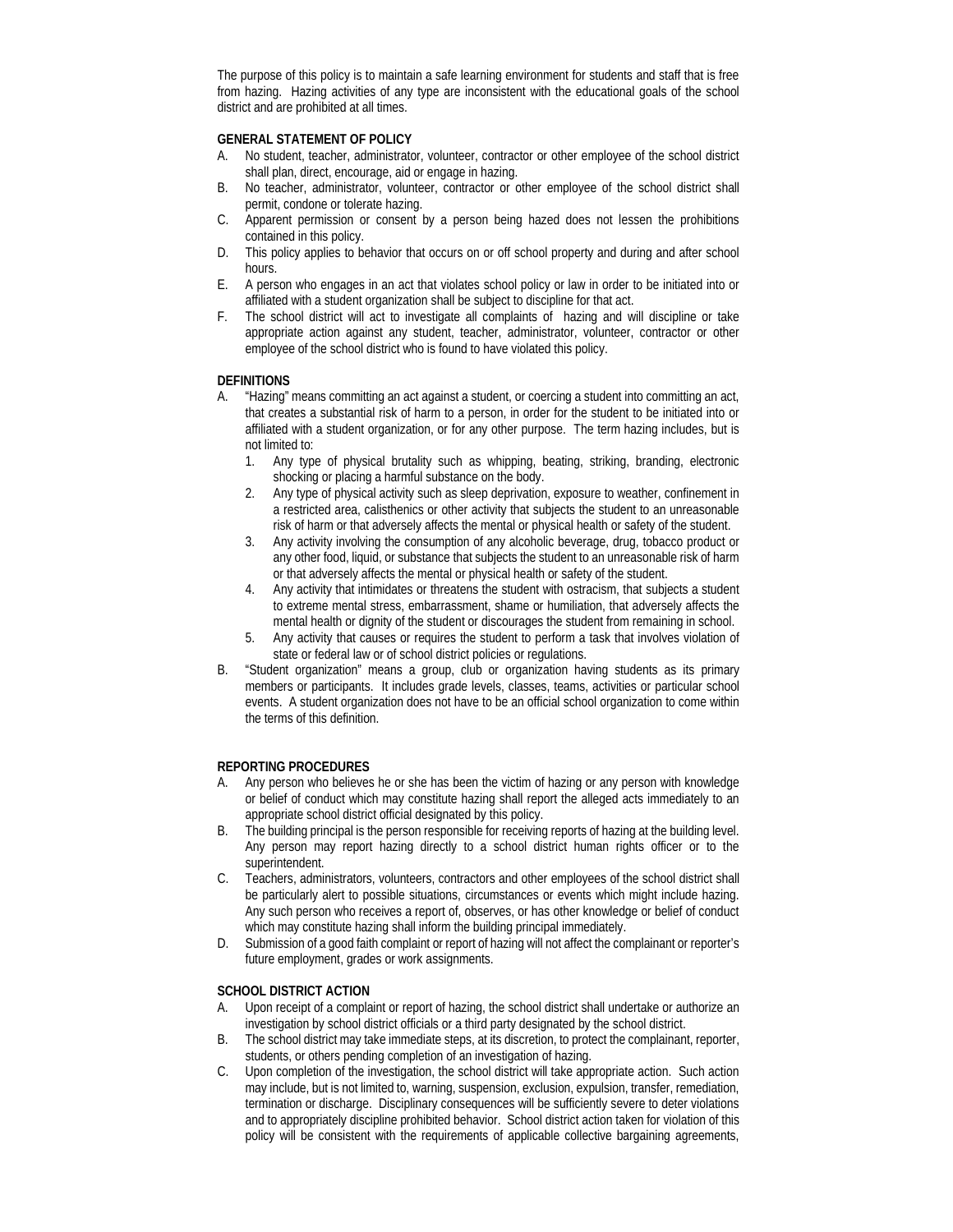applicable statutory authority, including the Minnesota Pupil Fair Dismissal Act, school district policies and regulations.

#### **REPRISAL**

The school district will discipline or take appropriate action against any student, teacher, administrator, volunteer, contractor or other employee of the school district who retaliates against any person who makes a good faith report of alleged hazing or against any person who testifies, assists, or participates in an investigation, or against any person who testifies, assists or participates in a proceeding or hearing relating to such hazing. Retaliation includes, but is not limited to, any form of intimidation, reprisal or harassment.

#### **The Pledge of Allegiance**

#### **GENERAL STATEMENT OF POLICY**

Students in this school district shall recite the pledge of allegiance to the flag of the United States of America one or more times each week. The recitation shall be conducted:

- A. By each individual classroom teacher or the teacher's surrogate; or
- B. Over a school intercom system by a person designated by the school principal or other person having administrative control over the school.

**EXCEPTIONS** Anyone who does not wish to participate in reciting the pledge of allegiance for any personal reasons may elect not to do so. Students and school personnel must respect another person's right to make that choice.

**INSTRUCTION** Students will be instructed in the proper etiquette toward, correct display of, and respect for the flag, and in patriotic exercises.

#### **Directory Information**

The school district may disclose directory information from the education records of a student **and information regarding parents** without prior written consent of the parent of the student or eligible student, except as provided herein. Prior to such disclosure the school district shall:

- 1. Annually give public notice by any means that are reasonably likely to inform the parents and eligible students of:
	- a. the types of personally identifiable information **regarding students and/or parents** that the school district has designated as directory information;
	- b. the parent's or eligible student's right to refuse to let the school district designate any or all of those types of information about the student **and/or the parent** as directory information; and
	- c. the period of time in which a parent or eligible student has to notify the school district in writing that he or she does not want any or all of those types of information about the student **and/or the parent** designated as directory information.
- 2. Allow a reasonable period of time after such notice has been given for a parent or eligible student to inform the school district, in writing, that any or all of the information so designated should not be disclosed without the parent's or eligible student's prior written consent, except as provided in the DISCLOSURE OF EDUCATION RECORDS section of this policy.

Procedure for Obtaining Nondisclosure of Directory Information

The parent's or eligible student's written notice shall be directed to the responsible authority and shall include the following:

- 1. Name of the student **and/or parent, as appropriate**;
- 2. Home address;
- 3. School presently attended by student;
- 4. Parent's legal relationship to student, if applicable; and
- 5. Specific categories of directory information to be made not public without the parent's or eligible student's prior written consent, which shall only be applicable for that school year.

#### **Educational Records**

Parents and eligible students are hereby informed that they have the following rights:

- a. That a parent or eligible student has a right to inspect and review the student's education records. A parent or eligible student should submit to the school district a written request to inspect education records which identify as precisely as possible the record or records he or she wishes to inspect. The parent or eligible student will be notified of the time and place where the records may be inspected;
- b. That the parent or eligible student has a right to seek amendment of the student's education records to ensure that those records are not inaccurate, misleading, or otherwise in violation of the student's privacy or other rights. A parent or eligible student may ask the school district to amend a record that they believe is inaccurate or misleading. The request shall be in writing, identify the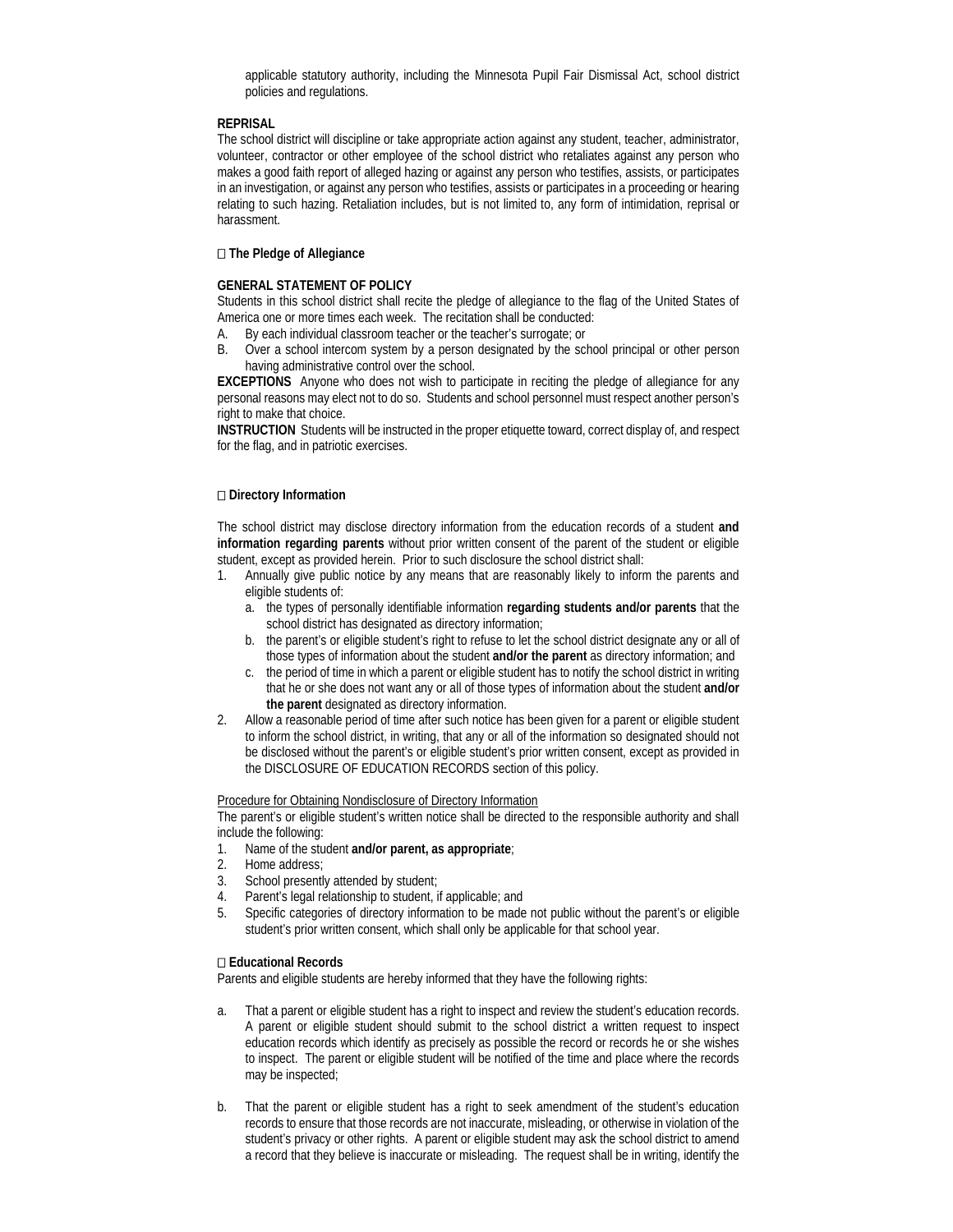item the parent or eligible student believes to be inaccurate, misleading or in violation of the privacy or other rights of the student, shall state the reason for this belief, and shall specify the correction the parent or eligible student wishes the school district to make. The request shall be signed by the parent or eligible student. If the school district decides not to amend the record as requested by the parent or eligible student, the school district will notify the parent or eligible student of the decision and advise him or her of the right to a hearing regarding the request for amendment. Additional information regarding the hearing procedures will be provided to the parent or eligible student when notified of the right to a hearing;

- c. That the parent or eligible student has a right to consent to disclosures of personally identifiable information contained in the student's education records, except to the extent that federal and state law and the regulations promulgated there under authorize disclosures without consent;
- d. That the school district may disclose education records to other school officials within the school district if the school district has determined they have legitimate educational interests. For purposes of such disclosure, a "school official" is a person employed by the school district as an administrator, supervisor, instructor, or support staff member (including health or medical staff and law enforcement unit personnel) or other employee; a person serving on the school board; a person or company with whom the school district has consulted to perform a specific task (such as an attorney, auditor, medical consultant, therapist, public information officer or data practices compliance official); or a parent or student serving on an official committee, such as a disciplinary or grievance committee; or any individual assisting a school official in the performance of his or her tasks. A school official has a "legitimate educational interest" if the individual needs to review an education record in order to fulfill his or her professional responsibility and includes, but is not limited to, an interest directly related to classroom instruction, teaching, student achievement and progress, discipline of a student and student health and welfare and the ability to respond to a request for educational data;
- e. That the school district forwards education records on request to a school in which a student seeks or intends to enroll, including information about disciplinary action taken as a result of any incident in which the student possessed or used a dangerous weapon, suspension and expulsion information pursuant to section 4155 of the federal No Child Left Behind Act and any disposition order which adjudicates the student as delinquent for committing an illegal act on school district property and certain other illegal acts;

Please refer to the District Policy found on the school website regarding all Handbook Guidelines

#### **ACTIVITIES POLICIES AND GUIDELINES ATHLETIC PHYSICALS AND ELIGIBILITY FORMS**

All athletes must have a physical on record before they begin athletic seasons in  $7<sup>th</sup>$  or  $10<sup>th</sup>$  grade if they do not have a physical on file the previous two years. In order for a physical to apply to the next year, it must be taken after June 1. All athletes must have, on file annually a signed (by athlete and parent) eligibility statement. Physicals are good for three years.

#### **ACADEMIC ELIGIBILITY**

The GSL School District wants students in extracurricular activities to be successful in the classroom. If there are problems in the classroom the activity director, coaches and teachers want to help the student handle this responsibility. All students in our 7-12 extracurricular program must be making progress towards graduation or be admitted to and successfully participating in an intervention program of academic after school tutoring and monitoring as determined by a high school administrative resource team. A student who has been determined as having special needs will be eligible if the student's teachers believe the student is making progress and working up to his/her capabilities.

If a student is at a D grade or below at **mid-tri**, he/she will be ineligible for one (1) event. It will be the student's responsibility to give the activities office a signed statement from the teacher validating that the grade has been improved to a D+ or higher before he/she is eligible to compete. The student will practice but will not participate in any events if the grade has not been improved. Additional help will be given through study sessions during or before practices and/or a tutor may be assigned if requested.

If a student received a D, D-, and/or F in one or more classes at the **end of the trimester**, the student will be ineligible to compete in any events for a period of two (2) weeks or two (2) events whichever is longer. These two (2) weeks will be carried over to the next season if it is not completed during the season in progress, i.e. spring grades carry over to fall sports. If a contest or activity takes place during the student contact day, any ineligible student is required to be in school. All decisions concerning academic eligibility are subject to final administration approval.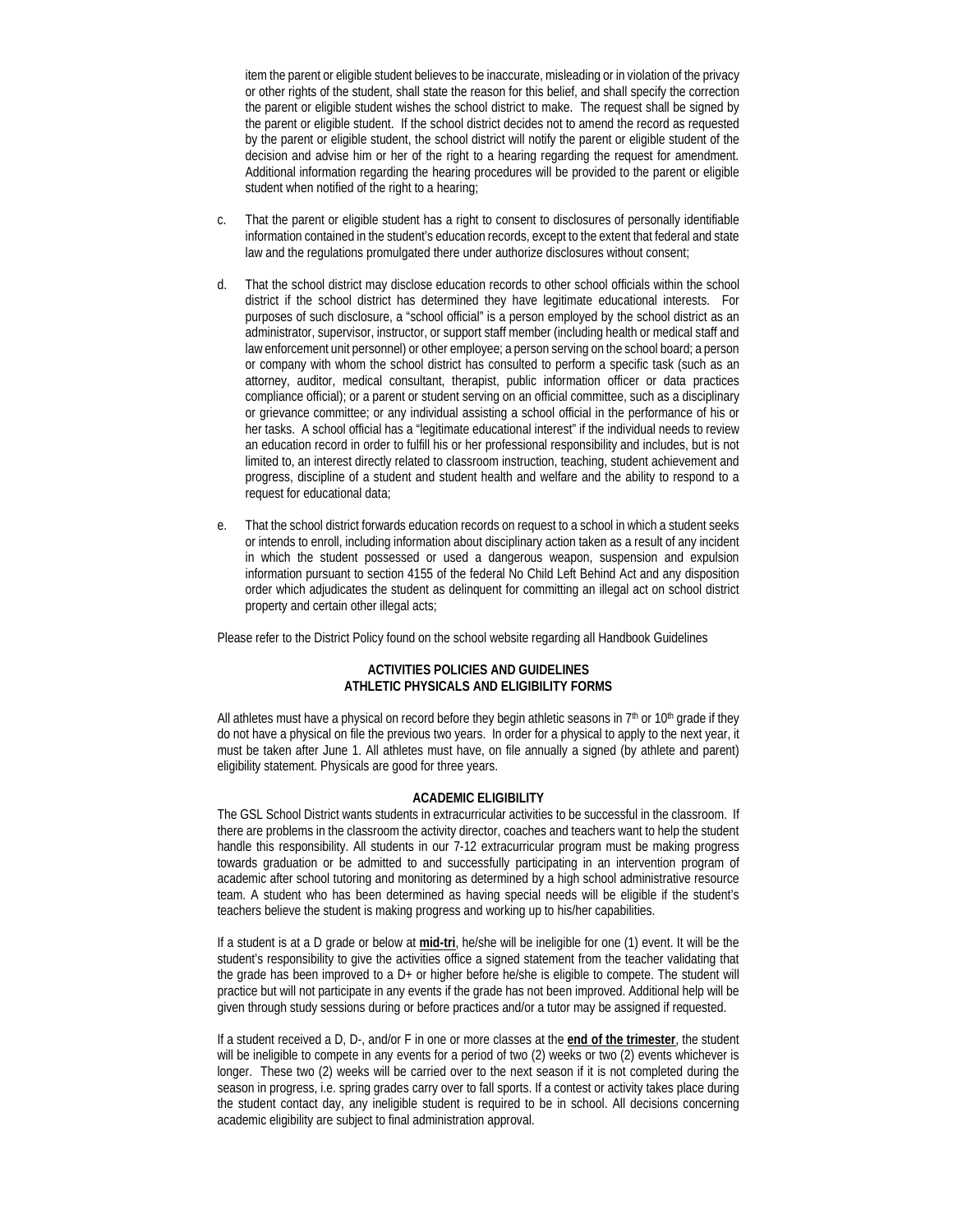#### **ACCIDENTS OR INJURIES/MEDICAL APPOINTMENTS**

If an accident occurs during practice or a game, it is the responsibility of the athlete and coach to report this to the high school health aide as soon as possible. The phone number is 864-2404. This allows valuable time needed to follow up on any necessary first aid care. If an athlete sees a doctor for an injury or serious illness, they cannot practice without a signed release from the doctor. These forms are available from the health aides and need to be returned to them once signed by the doctor. If an athlete has a medical excuse not to participate in physical education class, the athlete may not practice or compete in athletics after school.

#### **ACTIVITIES AND SCHOOL ATTENDANCE**

To practice or participate in an event (game, meet, concert, etc.) a student in activities must be in school the **entire** day **OR** have a pre-approved (at least one day, i.e. medical appointments, funeral, etc.) excuse **OR** be at school-sponsored activity. This prevents a student who is ill from returning too early so that they can play in a game or meet and jeopardizing his/her health and that of the team. Any other student not in school during the day (except for school-sponsored activities) **may not** attend extracurricular activities.

Each coach lets their athletes know exactly his/her own rules, but generally there are no excused absences from practices. Students who are absent more than two (2) days due to either illness or being on a trip whether school sponsored or not will most likely not be eligible to participate immediately in games upon returning to practice. No one can underestimate the importance of being at practice for the athlete and team's benefit.

Students assigned to out of school suspension shall be ineligible to practice or compete until suspension time is complete. Violations of the Good Standing and Student Responsibilities Code may result in ineligibility for a period of time as determined by the high school principal and activities director.

#### **ACTIVITY TICKETS AND GATE PRICES**

Gate prices are \$6 adults and \$4 student. Activity tickets, which include admission to all fall and winter athletic activities (with the exception of any tournaments), the musical, spring play, choir and band concerts (except bandorama) are available through the GSL activities office. Adults Activity Tickets are \$75 each. Senior Citizen (65 and older) Activity Tickets (includes all sporting events, musical, spring play and band/choir concerts) are \$30 each. Student Activity Tickets (includes all sporting events, musical, spring play and band/choir concerts) are \$35 each. (Prices are subject to change)

#### **ATHLETIC LOCKERS**

Athletic lockers and locks are available while a student is participating in a school district sport. Lockers must be cleaned out at the end of each season. Anything remaining in a locker one week after the end of the team's season will be removed. The school is not responsible for items left in lockers. It is the student's responsibility to keep his/her locker locked at all times during practice and events. **There will be a \$10 fee charged to students not returning locks.** For the safety of our students, only school locks may be used on school lockers.

#### **ATHLETIC TRAINER**

The school employs an athletic trainer on site at home varsity events. She/he is also available for injury checks and consultations every Monday/Thursday during the fall/winter seasons and on Monday during the spring season at 3:10pm in the high school.

#### **ATTENDANCE AT STATE TOURNAMENTS**

Varsity and junior varsity team members are encouraged and excused from school to attend their sport's state tournament. This day will be an excused absence. A preapproval permission form is available and must be on file with the high school main office a minimum of one day in advance and submitted before the start of the school day.

#### **CANCELLATIONS/DAILY INFORMATION**

Game cancellations will be found on the school's website a[t www.gsl.k12.mn.us.](http://www.gsl.k12.mn.us/) If school is closed due to weather, all games/events are postponed. Please call the **Activities Line**: 864-2444 or visit the website or activity scheduler app for daily game information.

#### **CAPTAINS**

Each coach or advisor selects how and if captains are chosen for our teams/clubs, etc. It is a reward to earn the title of captain based on dedication, leadership, and a positive attitude, both on and off the field. No student is eligible to be a captain for one calendar year if they have been ineligible under MSHSL rules for mood-altering chemicals, harassment/hazing, or have not followed the Good Standing and Student Responsibilities Code. If a captain becomes ineligible to participate during the season for any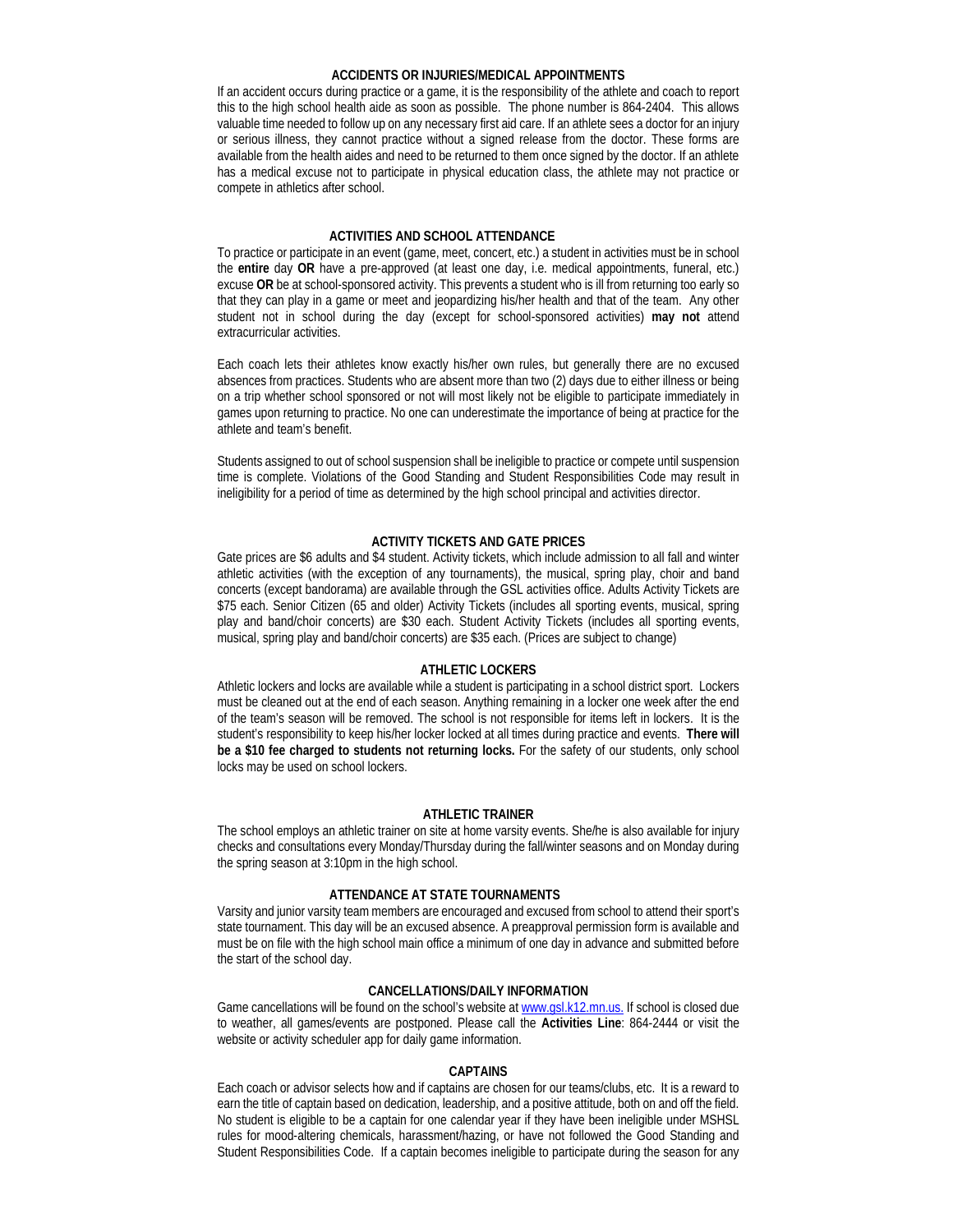reason the honor of being captain may be removed. All decisions concerning eligibility are subject to final administrative review.

#### **COACH – STUDENT – PARENT COMMUNICATION**

Parents and students expect and deserve positive, honest, consistent and fair treatment. Generally problems occur because of lack of communication or misinformation.

Step 1: Student communicates directly with coach/advisor.

Step 2: Student and parents communicate directly with coach/advisor.

Step 3: Student, parents, coach/advisor, and activities director schedule a meeting.

Please call the coach/advisor to schedule a meeting that is not on a game day or during practice.

#### **CURFEW**

Curfew is a difficult concept for our athletes, but it is a rule primarily for the health of the athlete and the team. Sports take a lot physically out of teenagers that only rest can replenish. Please be understanding and supportive if a coach does a check by calling your home at night. Remember it is certainly your right as a parent to make the curfew earlier than the times below. For the safety of students local law enforcement imposes curfew violations and escorts students home.

**Nights before School Day** 9:00pm (Age 15 & under) 10:30pm (16 & older) **Fridays and Saturdays** 11:00pm (Age 15 & under) 12:30am (16 & older) *Please note the local street curfew is 10:00pm and midnight.*

Coaches have the right to change curfew if there is a tournament the next day or at anytime they feel it would be better for the team. If an exception to the above rules needs to be made, it must be done in advance with the coach. In the case of teams returning home late from away events, students will be allowed 30 minutes after they have returned to school to arrive home. Athletes receiving a curfew violation will be ineligible for the next event.

#### **CHEMICAL USE/POSSESSION AND RISKY BEHAVIOR**

A student shall not use or have in possession a beverage containing alcohol, use or have in possession tobacco (smoking, e-cigarettes, and/or chewing) or consume or have in possession, buy, sell, or give away any other controlled substances or be in attendance at a gathering where alcohol or other controlled substances are being used. Students who host parties where there is underage drinking will fall under the possession clause of this rule.

Consequences of using or having in possession a beverage containing alcohol, using or having in possession tobacco (smoking, e-cigarettes, and/or chewing) or consuming, having in possession, buying, selling, or giving away any other controlled substances are:

#### **Category 1 – includes all sports**

| <b>First Offense</b> | Ineligible 2 weeks or 2 events whichever is greater.                               |
|----------------------|------------------------------------------------------------------------------------|
| Second Offense       | Ineligible 12 weeks or remainder of season (whichever is greater). The weeks       |
|                      | begin the first week of games/events after the student and administration have     |
|                      | confirmed the violation.                                                           |
| Third Offense        | Ineligible one full calendar year from date on which violation has been confirmed. |

**Category 2 – includes band, choir, and all other school activities**

- First Offense Ineligible 1 major event/concert and 2 weeks of pep band.<br>Second Offense Ineligible 2 major events/concerts. 6 weeks of pep band. Ineligible 2 major events/concerts, 6 weeks of pep band, and individual contests in band or choir. Students who are in both band and choir will be ineligible for 3 major events (i.e. two band and one choir or the opposite), 6 weeks of pep band, and individual contests.
- Third Offense Ineligible one full calendar year from date on which violation is confirmed.

These rules are in effect the entire calendar year. The penalty begins with the first scheduled interscholastic game or meet/public event (unless stated otherwise) after the ineligibility has been confirmed with the student. A student must serve the penalties for each activity they are in during that season. If they are not in a sport that season, they will serve the time when the season of the sport they are in begins. Students with multiple violations will be required to serve all penalties once they become a member of a team or activity.

During the time of ineligibility, all students will meet with the activities director. In order to return to the activity there may be a student/parent/guardian conference held with school personnel (counselor, social worker, or other staff) to determine a supportive action plan.

For the first and second violations, a student must attend practices daily and complete the entire season of a sport in order for it to count as time served for a violation. The coach/director/advisor and activities director will determine whether the time served was according to MSHSL and local regulations. It will be a coach's decision whether or not to keep a player on the roster whose ineligibility time will go past the